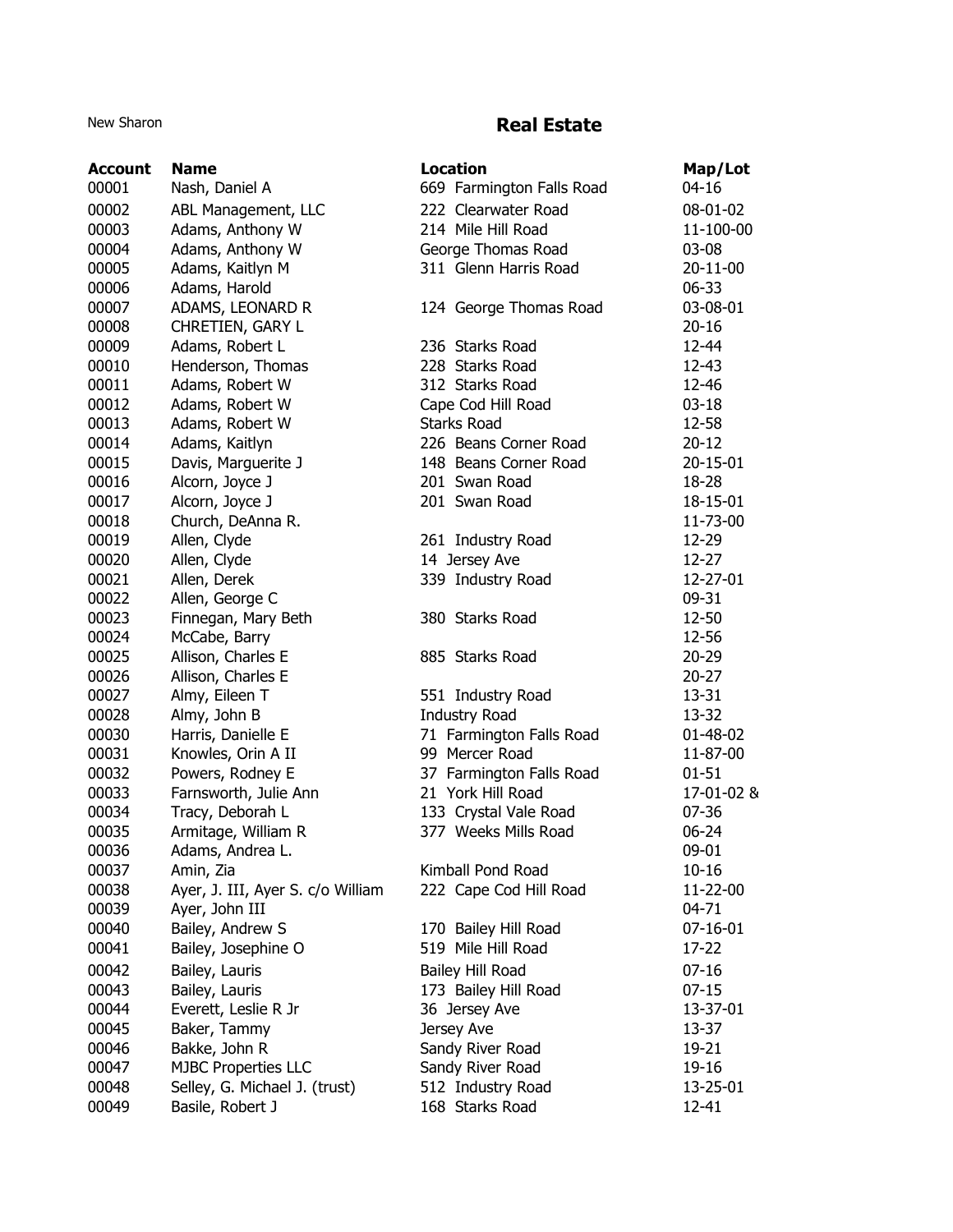| 00050 | Brennan, Robert R              | 125 Swan Road             | 18-26-01           |
|-------|--------------------------------|---------------------------|--------------------|
| 00051 | Withey, Douglas A              | 42 Starks Road            | $01 - 72$          |
| 00052 | Beach, John G                  |                           | $20 - 36$          |
| 00054 | Beal, Michael K                | 45 Hemlock Hollow Road    | $20 - 05$          |
| 00055 | D'Epiro Cushing, Anna          |                           | 08-04              |
| 00057 | Pinkham, Danelle L             | 111 Main Street           | $01 - 33$          |
| 00058 | Begin, Charles E               |                           | $17 - 10$          |
| 00059 | Jones-Begin, Lindsay E M       | Mile Hill Road            | 17-35-07           |
| 00060 | Begin, Mary Jane               |                           | $17 - 15$          |
| 00061 | Nile, James W E                | 59 Swan Road              | $18 - 21$          |
| 00062 | <b>Bellavance Family Trust</b> | York Hill Road            | 09-22              |
| 00063 | Bennett Family Trust / Bennett | Lane Road                 | 19-40              |
| 00064 | Benoit Family Lands, LLC       |                           | 14-49              |
| 00065 | Nash, Daniel                   |                           | 14-54              |
| 00066 | Benoit Family Lands, LLC       |                           | 14-51              |
| 00067 | Bent, Daniel H                 | 285 Farmington Falls Road | 05-09              |
| 00068 | TRAMPOSCH, STEPHEN P           | 147 Vienna Road           | 02-04              |
| 00069 | Bergeron, Gary                 | 61 Vienna Road            | $02 - 02$          |
| 00070 | Berry, Carolyn W               | 625 Farmington Falls Road | $04 - 19$          |
| 00071 | Berry, Carolyn W. (old house)  | 623 Farmington Falls Road | 04-19-01           |
| 00073 | Beverly, Burt I                | 159 York Hill Road        | 10-48              |
| 00075 | Bickford, Robert O             |                           | 18-29-01           |
| 00076 | Rackliff, Caleb                | Sandy River Road          | 19-12              |
| 00077 | Breton, David                  |                           | 12-09-00           |
| 00078 | Bissonnette, George J          | 51 Smith Road             | 11-35-00           |
| 00079 | Smiley, Philip T               | 309 Weeks Mills Road      | 06-21-02           |
| 00080 | Boynton's LLC                  | 123 Main Street           | $01 - 34$          |
|       |                                |                           |                    |
| 00081 | Piawlock, Heather              | 505 Mile Hill Road        | 17-20              |
| 00082 | Diello, Kelly A                | 77 Flagg Road             | 11-01-01           |
| 00083 | Dilello, Kelly A               | 75 Flagg Road             | 11-01-00           |
| 00084 | Blood, Charles                 |                           | 17-41<br>$16 - 27$ |
| 00085 | Blood, Charles                 |                           |                    |
| 00086 | Davis, Randall E Sr            |                           | 18-22              |
| 00087 | Blood, Kenneth W Sr            | Mile Hill Road            | 17-27              |
| 00088 | Blood, Shirley A               | 624 Mile Hill Road        | 17-27-01           |
| 00089 | Lynch, Shari A                 | 72 Hovey Road             | 14-10-02           |
| 00090 | Boivin, James                  | 84 Intervale Road         | 04-45              |
| 00091 | Hamlin, Todd J                 | <b>Intervale Road</b>     | 04-61              |
| 00092 | Dotter, Catherine              | 28 Cape Cod Hill Road     | 11-52-00           |
| 00093 | Burke, Forrest N               | 719 Weeks Mills Road      | 07-28              |
| 00094 | Borges, Joann                  | Sandy River Road          | 19-20              |
| 00095 | Bornstein, Leonard J           | 563 Weeks Mills Road      | $07 - 22$          |
| 00097 | Douin, Corena M                | 399 Weeks Mills Road      | 06-26              |
| 00098 | Bowden, John S                 | 135 Dyer Brown Road       | $03 - 43$          |
| 00099 | Bowden, Micheal A              |                           | 03-47              |
| 00100 | Powers, Ronald T.              |                           | 04-66              |
| 00101 | Powers, Nicole Shannon         | 437 CAPE COD HILL ROAD    | 04-64              |
| 00102 | KARKOS-POWERS, LOGAN E         | 419 CAPE COD HILL ROAD    | 04-67              |
| 00103 | Raymond, Jeffrey L.            | 403 CAPE COD HILL ROAD    | 04-68              |
| 00104 | <b>CHOATE, JENNIFER</b>        | 55 Intervale Road         | 04-62              |
| 00105 | Allard, William J              |                           | 04-63              |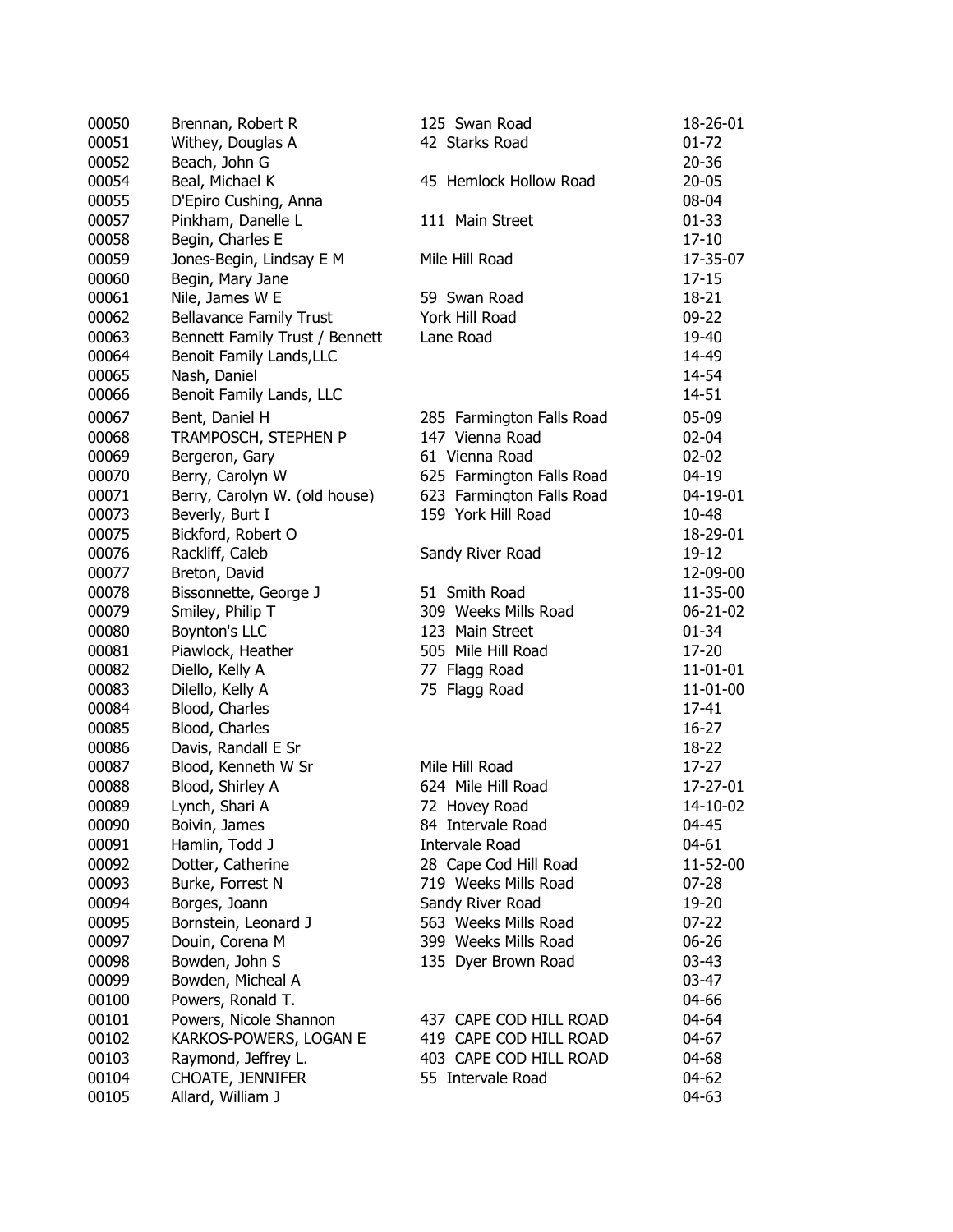| 00106 | Parker, Kati M                                         | 179 Industry Road         | 12-33     |
|-------|--------------------------------------------------------|---------------------------|-----------|
| 00107 | Bowering, Marc R                                       |                           | 06-08     |
| 00108 | McCormick, Brian A                                     | 766 Mile Hill Road        | 16-33     |
| 00109 | Brackett, Janet H                                      | 52 Starks Road            | $01 - 75$ |
| 00110 | CHASE, THOMAS C III                                    | 763 Farmington Falls Road | 04-08     |
| 00111 | Bradford Donna L                                       | 35 Taylor Road            | 18-08-01  |
| 00112 | Winslow, Douglass S                                    | 407 Mile Hill Road        | 10-51     |
| 00113 | Tyler, Toby W                                          | 63 Flagg Road             | 11-03-00  |
| 00114 | Pelletier, John                                        | Farmington Falls Road     | 04-31-01  |
| 00115 | Tyler, Judith M                                        | 4 Fox Lane                | 10-07-01  |
| 00116 | Henderson, Timothy J                                   | 297 Farmington Falls Road | 05-08     |
| 00117 | Henderson, Timothy J                                   |                           | $05-19$   |
| 00119 | Brann, Andrea                                          | 31 Flagg Road             | 11-07-00  |
| 00120 | Brann, Kevin R                                         | 131 Cape Cod Hill Road    | $11 - 11$ |
| 00121 | Dunn, James P                                          |                           | 04-74     |
| 00122 | The Johnson Foundation of                              | 163 Main Street           | $01 - 36$ |
| 00123 | Brann, Wendell                                         | 189 Cape Cod Hill Road    | 04-72     |
| 00124 | Briggs, Jason S                                        | 34 Cape Cod Hill Road     | 11-51-00  |
| 00125 | Briscoe, Jessie Danielle                               | 38 Starks Road            | $01 - 71$ |
| 00126 | Brousseau, Edward                                      |                           | $17 - 21$ |
| 00127 | Savage, Aaron C                                        | 531 Farmington Falls Road | 04-26     |
| 00128 | Brown, Jeffery                                         | 505 Kimball Pond Road     | $10 - 21$ |
| 00129 | BROWN, DAWN L.                                         |                           | 16-29     |
| 00130 | BROWN, DAWN L                                          | 90 Mountain Road          | $16 - 28$ |
| 00131 | Cornelio, Carla J                                      | 216 Dyer Brown Road       | $10 - 02$ |
| 00132 | Tracy, Virgil W                                        | 219 Swan Road             | 18-32     |
| 00133 | Burdin, Joseph P                                       | 9 Industry Road           | $01 - 69$ |
| 00134 | Browning, Timothy                                      | 285 Industry Road         | 12-28     |
| 00135 | Bruntjen, Scott                                        |                           | 09-02     |
| 00136 | Bruntjen, Scott                                        |                           | 09-08     |
| 00137 | Sterling Evans M & Patricia F                          | 1 Taylor Road             | 18-06     |
| 00138 | Mathews, Dona E                                        | 178 Kimball Pond Road     | 11-7100   |
| 00139 | Buckley, Kathleen E                                    | Glenn Harris Road         | 13-72     |
| 00140 | Bullen, Dana                                           | Weeks Mills Road          | $07 - 24$ |
| 00141 | Bullen, Janice                                         | 657 Weeks Mills Road      | $07 - 25$ |
| 00142 | Bullen, Todd W                                         | 629 Weeks Mills Road      | 07-24-01  |
| 00143 |                                                        | 622 Mercer Road           | 19-50     |
| 00144 | Sirois, Andrea                                         |                           | 10-39-02  |
| 00145 | Johnson, Frank J. (Personal<br><b>BENSON, GARRET L</b> | 92 Five Corners Road      | 10-39     |
| 00146 | Webber, Michael J                                      | 540 Mercer Road           | 19-44     |
| 00147 |                                                        | 223 Swan Road             | 18-30     |
|       | Pollard, Sean A                                        |                           |           |
| 00148 | Burke, Lawrence                                        | 51 Dyer Brown Road        | 03-41-01  |
| 00149 | Burnell, Ruth Joy Trustee                              | 465 Beans Corner Road     | 14-56     |
| 00150 | Burns, Inc.                                            | Muddy Brook Road          | 06-35     |
| 00151 | Butterfield, Amanda E                                  | 43 Industry Road          | 12-37-01  |
| 00152 | Currier, Diane B. (Life Estate)                        | 74 Mercer Road            | $01 - 84$ |
| 00153 | Currier, Diane B. (Life Estate)                        |                           | 01-90     |
| 00154 | Butterfield Family Irrev. Trust                        | 50 Industry Road          | $01 - 64$ |
| 00155 | Bard, Kayla                                            | 265 Mile Hill Road        | 11-95     |
| 00156 | Butterfield Family Irrev. Trust                        |                           | 12-37     |
| 00157 | Butterfield Family Irrev. Trust                        | 55 Industry Road          | 12-36     |
|       |                                                        |                           |           |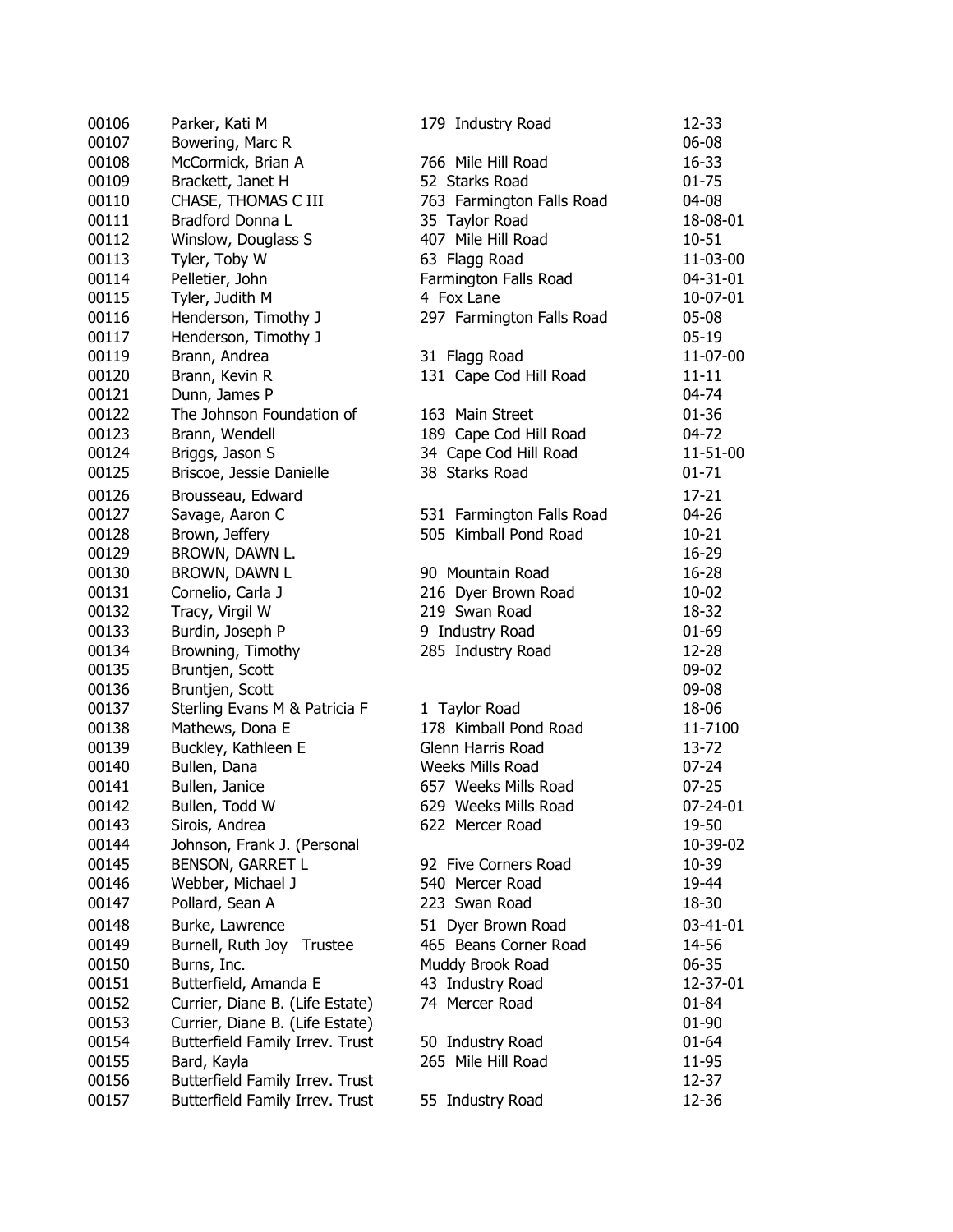| 00158 | Butterfield, Amanda E                   | 56 Industry Road                         | 12-13-00           |
|-------|-----------------------------------------|------------------------------------------|--------------------|
| 00159 | Butterfield, Jonathan C                 | 197 Industry Road                        | 12-32-01           |
| 00160 | Butterfield, Kirk J                     | 160 Industry Road                        | 12-16-00           |
| 00161 | Butterfield, Kirk J                     | <b>Industry Road</b>                     | 12-32              |
| 00162 | Buzzell, Bruce A                        |                                          | $13 - 71$          |
| 00163 | Buzzell, Kirt B. & Kent A.              | Weeks Mills Road                         | 06-14-01           |
| 00164 | Caffyn, Thomas E                        |                                          | $06-11$            |
| 00165 | Caffyn, Thomas E                        |                                          | $06-12$            |
| 00166 | Morse George T.                         | 198 Industry Road                        | 12-19-00           |
| 00167 | Morse, George T                         |                                          | 12-18-00           |
| 00168 | Butterfield, Kirk J                     | 235 Industry Road                        | 12-31              |
| 00169 | McCarthy, Wayne R                       | Mercer Road                              | 18-05              |
| 00170 | McCarthy, Wayne                         | 401 Lane Road                            | 19-59              |
| 00171 | McCarthy, Wayne                         | Mercer Rd/Lane Rd                        | 19-58              |
| 00172 | Campbell, Robert J                      | 82 Salt Marsh Road                       | 06-09              |
| 00173 | Capurso, Giovanni                       |                                          | 14-27              |
| 00174 | Capurso, Giovanni and Anna              | 695 Industry Road                        | $14 - 16$          |
| 00175 | Stebbins, Charles                       | 504 Kimball Pond Road                    | $10 - 33$          |
| 00176 | Butterfield, Kirk J                     | 71 Industry Road                         | 12-35              |
| 00177 | Stanley, Chris W                        | 336 Lane Road                            | 19-37              |
| 00178 | Casey, Thomas E                         | 8 Freedom Way                            | 17-35-01           |
| 00179 | Phillips, Christopher A                 | 88 Hovey Road                            | 14-10-01           |
| 00180 | Saraiva, Robin A                        | 65 Muddy Brook Road                      | $13 - 10$          |
| 00181 | <b>B &amp;T Woodland Management</b>     |                                          | 06-34              |
| 00183 | Chandler, Adrian                        | 144 Cape Cod Hill Road                   | 11-24-00           |
| 00184 | Chandler, Adrian M                      |                                          | 17-05              |
| 00185 | Chandler, Joel                          |                                          | 17-04              |
| 00186 | Charles, Thomas T                       |                                          | 13-03              |
| 00187 | Charles, Thomas T                       | 76 Cunningham Road                       | 13-04              |
| 00188 | Bouchard, Michael B                     | 110 Main Street                          | $01 - 08$          |
| 00189 |                                         |                                          |                    |
| 00190 | Chretien, Gary L                        | 272 Glenn Harris Road                    | $20 - 10$<br>13-75 |
| 00191 | Chretien, Gary L<br>Chretien, Russell J |                                          | 13-05              |
| 00192 | Christopher, Daniel R                   | Cunningham Road<br>310 Kimball Pond Road | $10-27$            |
| 00193 |                                         | 32 Mile Hill Road                        | 11-103-02          |
|       | Christopher, Ross E                     |                                          | 11-85-00           |
| 00194 | Chute, William<br><b>TRASK, TYLER</b>   | 87 Mercer Road<br>24 Smith Road          |                    |
| 00196 |                                         | 179 Farmington Falls Road                | 11-42-00           |
| 00197 | Abbott Pinkham, Sara M                  | 297 Swan Road                            | 12-10-00           |
| 00198 | Richard, Corey D                        | 37 Kimball Pond Road                     | 18-46,47           |
| 00199 | Cloutier, Dawn                          |                                          | 11-56-00           |
| 00200 | Collins, Vicki                          | 319 Swan Road<br>21 Smith Road           | 18-49              |
| 00201 | Bridges, Nola                           |                                          | 11-31-00           |
| 00202 | Cona, Joseph S                          | Five Corners Road                        | 10-35,36           |
| 00203 | Grant, Joshua A                         | 115 Intervale Road                       | 04-59              |
| 00204 | Congdon Irrevocable Maine               |                                          | 10-01-01           |
| 00205 | Congregational Church                   | 21 Cape Cod Hill Road                    | 01-99              |
| 00206 | Cook, James W                           | 96 Bailey Hill Road                      | 07-19              |
| 00207 | Corey, Roger A                          |                                          | 09-05              |
| 00208 | Cornelio, Donald T                      | 172 Dyer Brown Road                      | $10 - 01$          |
| 00209 | FARNSWORTH, TYLER W                     | 36 YORK HILL ROAD                        | $17-13$            |
| 00210 | Corson, Gary R                          | 353 Swan Road                            | 18-53              |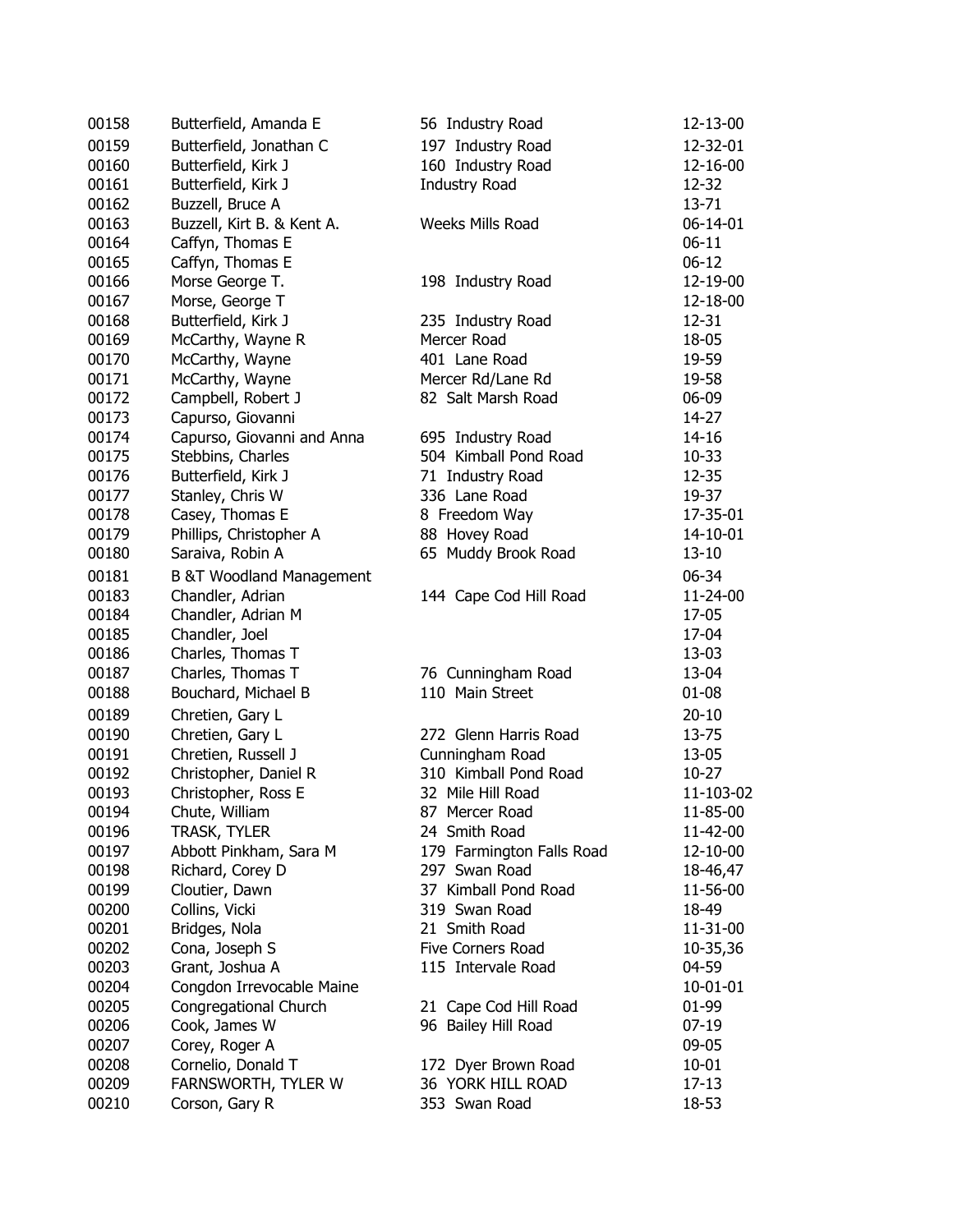| 00211 | McHugh, Anna               | 193 Main Street           | $01 - 41$      |
|-------|----------------------------|---------------------------|----------------|
| 00212 | Buxton, Meghan C           | 370 Starks Road           | 12-49          |
| 00213 | Cox, John E. (trailer lot) | 434 Industry Road         | 13-23-01       |
| 00214 | Cox, Margaret E            |                           | 03-40          |
| 00215 | Cox, Margaret E            | 15 Dyer Brown Road        | 03-39          |
| 00216 | Donnell, Jason Alan        | 679 INDUSTRY ROAD         | $14 - 18$      |
| 00217 | Gordon, Joseph             | 687 Industry Road         | $14 - 17$      |
| 00218 | Cox, John E                | 399 Industry Road         | 13-36          |
| 00219 | Cox, John E                | <b>Industry Road</b>      | $13 - 23$      |
| 00220 | Crabtree, Bernard          |                           | 04-30          |
| 00221 | MOSHER, TESSA L            | Sandy River Road          | 19-24          |
| 00222 | Crespi, Michael D          |                           | 11-66-00       |
| 00223 | Crespi, Michael D          | 268 Kimball Pond Road     | 11-68-00       |
| 00224 | Crockett, Donnna           | 391 Farmington Falls Road | 05-06          |
| 00225 | Piazza, Karen L            | 340 Kimball Pond Road     | 10-28-01       |
| 00226 | Olson, Michael E           | 82 Main Street            | $01 - 11$      |
| 00227 | Tracy, Ethan P             | 355 Kimball Pond Road     | $10 - 24$      |
| 00228 | Collins, Jay D             | 98 Kimball Pond Road      | 11-76-00       |
| 00229 | Ford, Jonathan             | 325 Kimball Pond Road     | $10 - 25$      |
| 00230 | Barrowclough, Sharon       | 19 Swan Road              | 11-96-00       |
| 00231 | Currier, Wayne             | 288 Farmington Falls Road | $05 - 18$      |
| 00232 | Curtiss, James R           | 78 Lane Road              | 12-77-01       |
| 00233 | Cushing, James J           | 212 Glenn Harris Road     | 13-73-01       |
| 00234 | Cushing, James J           |                           | 13-73          |
| 00235 | Chamberland Roy K.         | 767 Mile Hill Road        | $16 - 14$      |
| 00236 | Daggett, Arnold            | 32 Cemetery Road          | $13 - 18$      |
| 00237 | Daggett, Terrance B        | Muddy Brook Road          | $13-13$        |
| 00238 | DAGGETT, TERRANCE B        | 17 Muddy Brook Road       | $13 - 15$      |
| 00239 | Daggett, Debra S           | 14 Muddy Brook Road       | 06-39          |
| 00240 | Daggett, Patrick L.        | 749 Mile Hill Road        | $16 - 13$      |
| 00241 | Daggett, Travis            | Off Muddy Brook Rd        | $13 - 12$      |
| 00242 | Daggett, Terrance B        | Gordon Road               | 07-39          |
| 00243 | BREGER, MELISSA A          | 274 Swan Road             | $18 - 11$      |
| 00244 | Lilly, Joshua              |                           | $08 - 10$      |
| 00245 | Sinskie, Dalene E          | 272 Swan Road             | 18-12          |
| 00246 | Daggett, Terrance B        | 133 Shadagee Road         | $07 - 45$      |
| 00247 | Daggett, Wayne             |                           | $07 - 48$      |
| 00248 | Thompson, Linda A          | 147 George Thomas Road    | 04-38-01       |
| 00249 | Brown, Cindy E             | 5 Nadeau Lane             | $01 - 18$      |
| 00250 | Dalrymple, Erica M         | 739 farmington Falls Road | $04 - 10$      |
| 00251 | Nichols, Katelyn D         | 376 Kimball Pond Road     | 10-29-01       |
| 00252 | Dipalma, Eric M            |                           | $06 - 21$      |
| 00253 | Spruce Ledge Holdings, LLC |                           | $06 - 21 - 01$ |
| 00254 | COUTURE, RAYMOND N         | 20 Blackberry Lane        | $04 - 01$      |
| 00256 | Dashnau, Donna M           | 200 Beans Corner Road     | $20 - 14$      |
| 00257 | Gootkin, David             | George Thomas Road        | 03-04          |
| 00258 | Hooker, Rachel             | Beans Corner Road         | 20-14-01       |
| 00259 | Shurtleff, Daniel N        | 160 Beans Corner Road     | 20-15-02       |
| 00260 | Davis, James               | 561 Farmington Falls Road | 04-24          |
| 00261 | Davis, James               | Davis Drive-Back Lot      | 04-04          |
| 00262 | Davis, James W             | 38 Davis Drive            | 04-05-03       |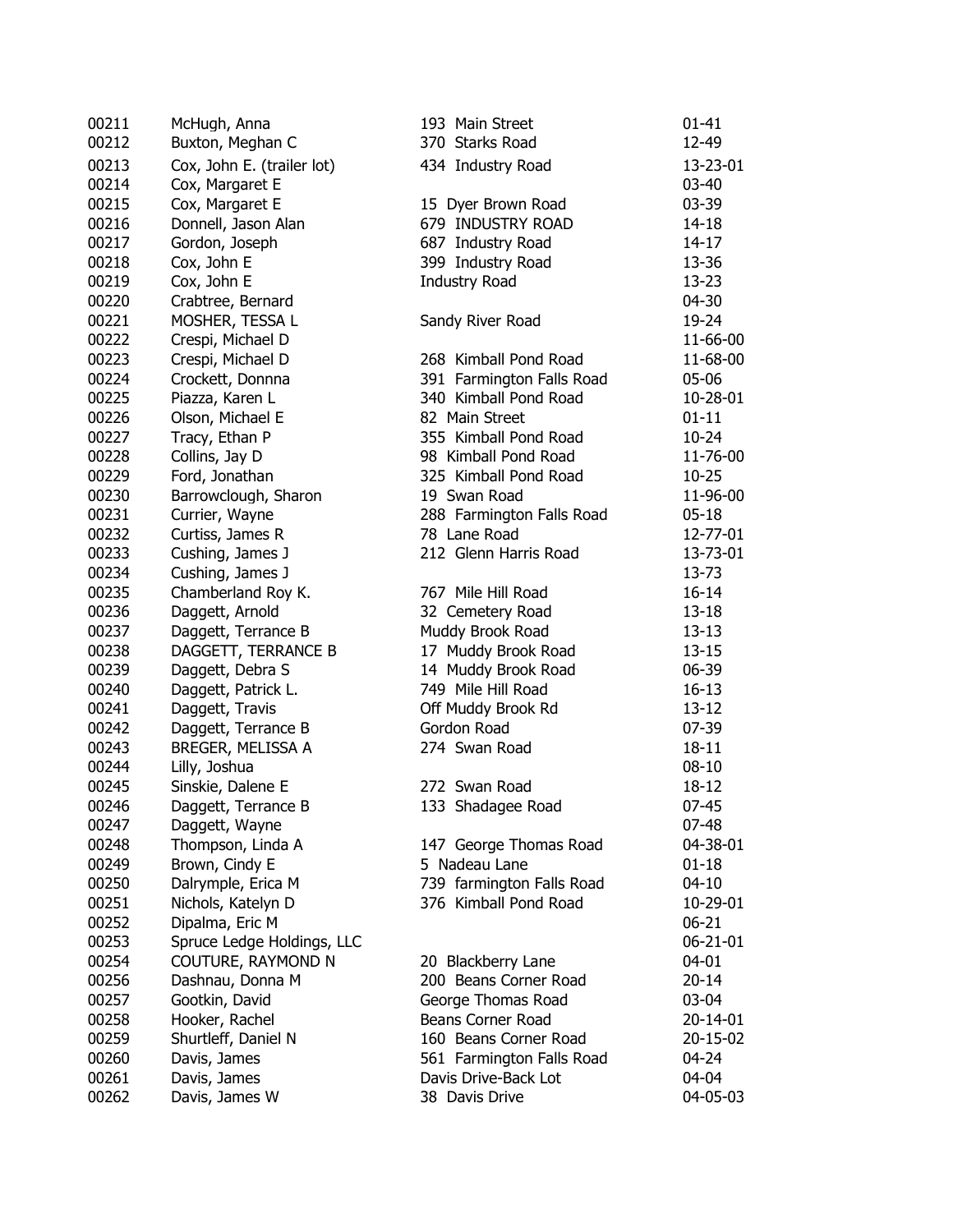| 00263          | Davis, Jason T                                               | 91 Taylor Road                                   | 19-53                  |
|----------------|--------------------------------------------------------------|--------------------------------------------------|------------------------|
| 00264          | Davis, Marguerite J                                          | Beans Corner Road                                | 20-17-02               |
| 00265          | Fuller, Walter D                                             |                                                  | $20 - 15$              |
| 00267          | Davis, Pete J                                                | 353 Mercer Road                                  | 18-02                  |
| 00268          | Davis, Richard G.Jr. & James                                 | 597 Farmington Falls Road                        | $04 - 21$              |
| 00269          | Davis, Richard II                                            | 579 Farmington Falls Road                        | $04 - 23$              |
| 00270          | Davis, Richard Jr                                            | Wood Lot                                         | 04-03                  |
| 00271          | Starnes, Dale K                                              | 48 Farmington Falls Road                         | $01 - 32$              |
| 00272          | Dearden, Bradley T                                           | 14 Starks Road                                   | $01 - 55$              |
| 00273          | Johnson, Darrell                                             | 283 Swan Road                                    | 18-44                  |
| 00274          | DeLorey, Beth Ann                                            | 23 Fox Lane                                      | 10-05-00               |
| 00275          | Demers, Paul A                                               | Sandy River Road                                 | 19-18                  |
| 00276          | DesRoches, Aimee                                             | 545 Industry Road                                | 13-33                  |
| 00277          | Martineau, Vivianne                                          | 523 Industry Road                                | 13-33-01               |
| 00278          | Dill, Dana                                                   | 64 Lane Road                                     | 11-110-00              |
| 00279          | Dill, David                                                  | 206 Main Street                                  | $01 - 02$              |
| 00280          | DiMuzio, Martin T                                            | 525 Kimball Pond Road                            | $10 - 20$              |
|                |                                                              |                                                  |                        |
| 00281          | Verdeyen, Erik                                               | 61 York Hill Road                                | 17-02                  |
| 00283          | State of Maine (N. McIntier                                  |                                                  | $16 - 01$              |
| 00284          | Dodge, Russell                                               | 28 Mercer Road                                   | $01 - 82$              |
| 00285          | Dodge, Russell<br>John L. Donald Sr and Marcia               | 16 Mercer Road                                   | $01 - 81$              |
| 00286          |                                                              | Farmington Falls Road                            | $05-07$                |
| 00287          | John L. Donald Sr and Marcia                                 | Farmington Falls Road<br><b>Weeks Mills Road</b> | $05 - 20$              |
| 00288          | John L. Donald Sr and Marcia                                 |                                                  | 12-06-00               |
| 00289          | John L. Donald Sr and Marcia                                 | <b>Weeks Mills Road</b>                          | $05-13$                |
| 00290          | John L Donald Sr. and Marcia<br>John L. Donald Sr and Marcia | 219 Weeks Mills Road                             | $13 - 01$<br>$05 - 14$ |
| 00291          |                                                              | Weeks Mills Road                                 |                        |
| 00292<br>00293 | Donald, Larry S                                              | 56 Intervale Road                                | 04-44<br>$01 - 24$     |
| 00294          | Sandy River Farm Supply                                      | 20 Farmington Falls Road<br>521 Weeks Mills Road | 06-41                  |
|                | Pescitelli Darby M                                           | 203 Main Street                                  | $01 - 42$              |
| 00295          | Douin, Mione E                                               |                                                  |                        |
| 00296          | Brackett, Tracy A                                            | 364 Industry Road                                | 13-22                  |
| 00297          | Hall, Eric                                                   | Lane Road                                        | 19-61-01               |
| 00298          | Brackett, Tracy A                                            | 12 Cunningham Road                               | 13-02                  |
| 00299          | Draper, Diane R                                              |                                                  | $18 - 13$              |
| 00301          | Ducharme, Pamela M                                           | 68 George Thomas Road                            | $03 - 11$              |
| 00302          | Ducharme, Jay A                                              | George Thomas Road                               | $03-13$                |
| 00303          | Ducharme, George C                                           | George Thomas Road                               | $03 - 12$              |
| 00304          | Milliord, Zachary L                                          |                                                  | 14-37                  |
| 00305          | Milliord, Bruce D                                            |                                                  | 14-39                  |
| 00306          | Dumas, Roger L                                               | 131 Vienna Road                                  | $02 - 03$              |
| 00307          | Duncan, John                                                 | 253 York Hill Road                               | $09-18$                |
| 00308          | Duncan, Jesse                                                | 49 Five Corners Road                             | 10-42                  |
| 00309          | Erb, Allison A                                               | 62 Starks Road                                   | $01 - 78$              |
| 00311          | Dunn, James P                                                | 59 Chandler Road                                 | 11-16-01               |
| 00312          | Dunn, James P                                                | Kimball Pond Road                                | 09-07                  |
| 00313          | PROVENCHER, GEROLD A                                         |                                                  | 04-51                  |
| 00314          | Dunn, Ted B                                                  | 439 Mile Hill Road                               | $17 - 01$              |
| 00317          | Duplacy, Ronald C                                            | 49 Roxy Rand Road                                | $16 - 19$              |
| 00318          | Durrell, Gerald H                                            | 26 Clearwater Road                               | 08-14-02               |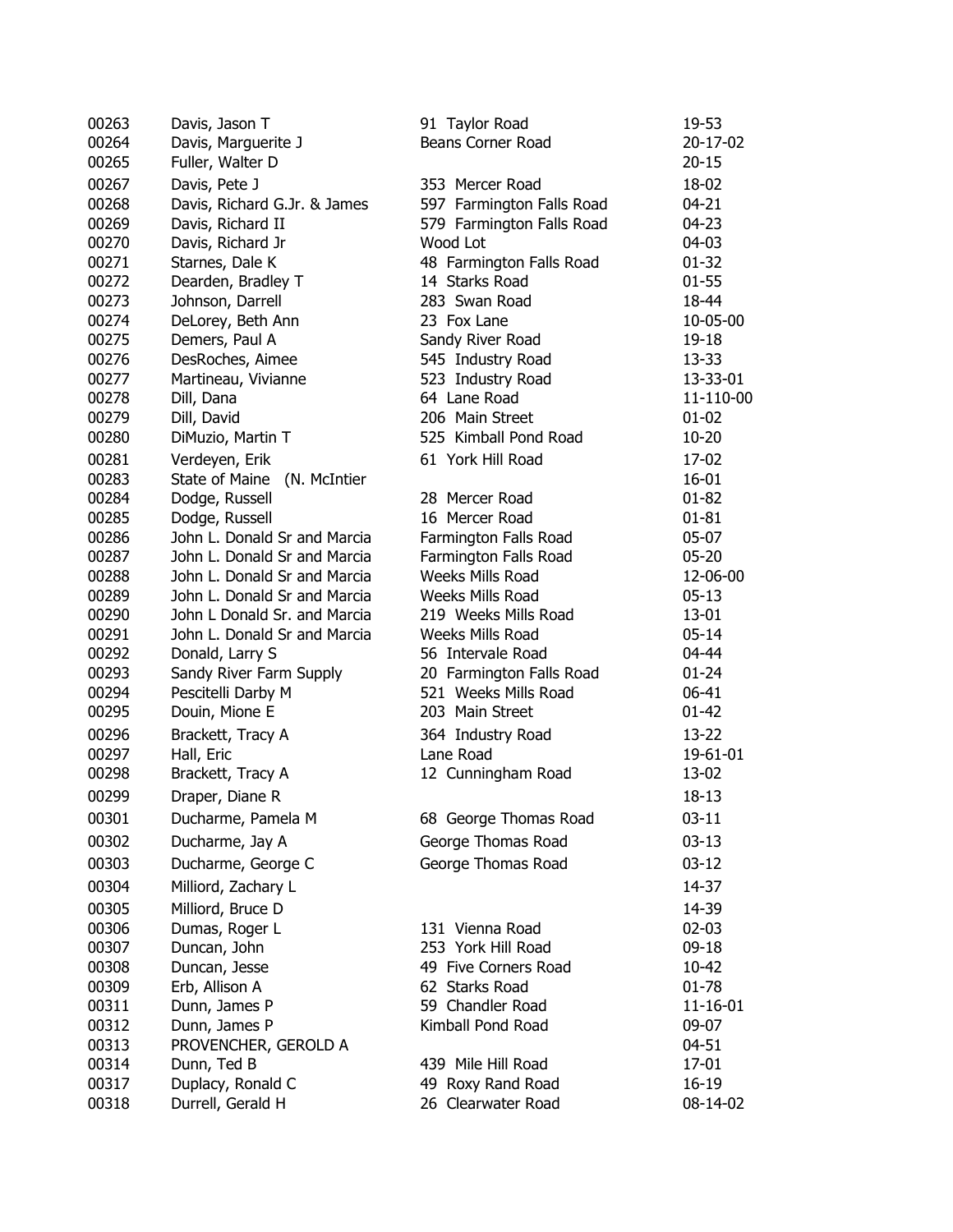| 00319          | Durrell, Glenn M                    | 104 Bailey Hill Road              | 07-19-01  |
|----------------|-------------------------------------|-----------------------------------|-----------|
| 00320          | <b>CURRIER, ANDREW S</b>            | 129 Bailey Hill Road              | $07 - 13$ |
| 00321          | Durrell, David                      | 99 Bailey Hill Road               | $07-12$   |
| 00322          | Jordan, Michael J                   | 104 Crystal Vale Road             | $07 - 01$ |
| 00323          | Durrell, Mark G                     | 109 Bailey Hill Road              | 07-13-01  |
| 00324          | Durrell, Nicholas E                 | 780 Weeks Mills Road              | 07-09-01  |
| 00325          | LUCHINI, EDWARD R                   | 524 Industry Road                 | 13-26     |
| 00326          | Evans, John H                       |                                   | 13-27     |
| 00328          | Eggelston, James C                  | 62 FOX LANE                       | 10-06     |
| 00329          | Eggelston, James C                  |                                   | 09-04     |
| 00330          | Eldridge, Barbara L                 | 128 Beans Corner Road             | 20-17-01  |
| 00331          | Eleanor Ltd, Trustee Prince         | 31 Prince Road                    | 14-08     |
| 00332          | Eleanor, Ltd Hovey Trust            |                                   | $07 - 47$ |
| 00333          | Eleanor, Ltd.                       | 644 Industry Road                 | 14-12     |
| 00334          | DINGLEY, ANDREW H                   | 284 Lane Road                     | 19-35     |
| 00335          | Scribner, Kenneth                   | 350 Mercer Road                   | 19-64     |
| 00336          | McCormick, Rose Mary                | 198 Lane Road                     | 12-72     |
| 00337          | Ellis, Darcy                        | 327 Swan Road                     | $18 - 51$ |
| 00338          | Ferrari, Michael P                  | 25 Post Office Road               | 11-82-00  |
| 00339          | Ellis, Elwin                        | 104 Kimball Pond Road             | 11-75-00  |
| 00340          | Ellis, Martin G                     | 577 Mile Hill Road                | 17-26     |
| 00341          | Ellis, Tracy A                      | 582 Mercer Road                   | 19-47     |
| 00342          | Eng, Whitney, J.                    | 111 Salt Marsh Road               | 06-04-01  |
| 00343          | Engler, David P                     | 563 Kimball Pond Road             | $10 - 18$ |
| 00344          | Espeaignette, Augustus T            |                                   | $04-11$   |
| 00345          | Estes, Carlton                      |                                   | 09-27     |
| 00346          | Estey, Joel Q. & Joanne             | 153 Vienna Road                   | $02 - 05$ |
| 00347          | Evans, John H                       | 552 Industry Road                 | 13-28     |
| 00348          | Fagan, Daniel Fred                  | 670 Mile Hill Road                | 16-36     |
| 00349          | Daggett, Patrick L                  | 739 Mile Hill Road                | $16 - 12$ |
| 00350          | Blankenship, Dale                   | Shadagee Road                     | $08-12$   |
| 00351          | Knight, Susan S                     | 6 Bailey Hill Road                | $07 - 20$ |
| 00353          | Fails, Walter                       | 53 Hemlock Hollow Road            | $20 - 04$ |
| 00354          | Fairbanks, Michael D                | 23 Roxy Rand Road                 | 16-18 and |
| 00355          | Smith, Eric W                       | 67 Sandy River Road               | 19-22     |
| 00356          | SMITH, ERIC                         | Sandy River Road                  | 19-23     |
| 00357          | Trask, Anthony                      | 160 George Thomas Road            | 03-02     |
| 00358          | Farrington, Kevin B                 | 603 607,607B Farmington Falls     | 04-20     |
| 00360          | Bitterauf, Hellmut                  | 18 Dyer Brown Rd                  | $03 - 50$ |
| 00361          | Gardner Bonnie L                    |                                   | 11-17-00  |
| 00362          | CHUTE, WILLIAM S                    | Post Office Road                  | 11-84-00  |
| 00363          | Ayer, Madison                       |                                   | 11-20-00  |
| 00364          | Kent, Jeffrey                       | Cape Cod Hill Road                | 04-69     |
|                | <b>B &amp;T Woodland Management</b> | Smith Road                        | 11-41-00  |
| 00365<br>00366 | Ferreira, Edward A                  | 25 Industry Road                  | $01 - 67$ |
|                | Goulet, John Y                      |                                   | 17-08     |
| 00367          |                                     |                                   |           |
| 00368          | Damon, Ira W IV                     | 76 Main Street<br>263 Main Street | $01 - 12$ |
| 00369          | Caldwell, Caroleen C                |                                   | 12-68     |
| 00370          | Firth, John                         | 26 Intervale Road                 | 04-43     |
| 00371          | Fischer, Rebecca L.                 | 42 Kimball Pond Road              | 11-79-00  |
| 00372          | Worster, Greg                       | 473 MERCER ROAD                   | 18-04     |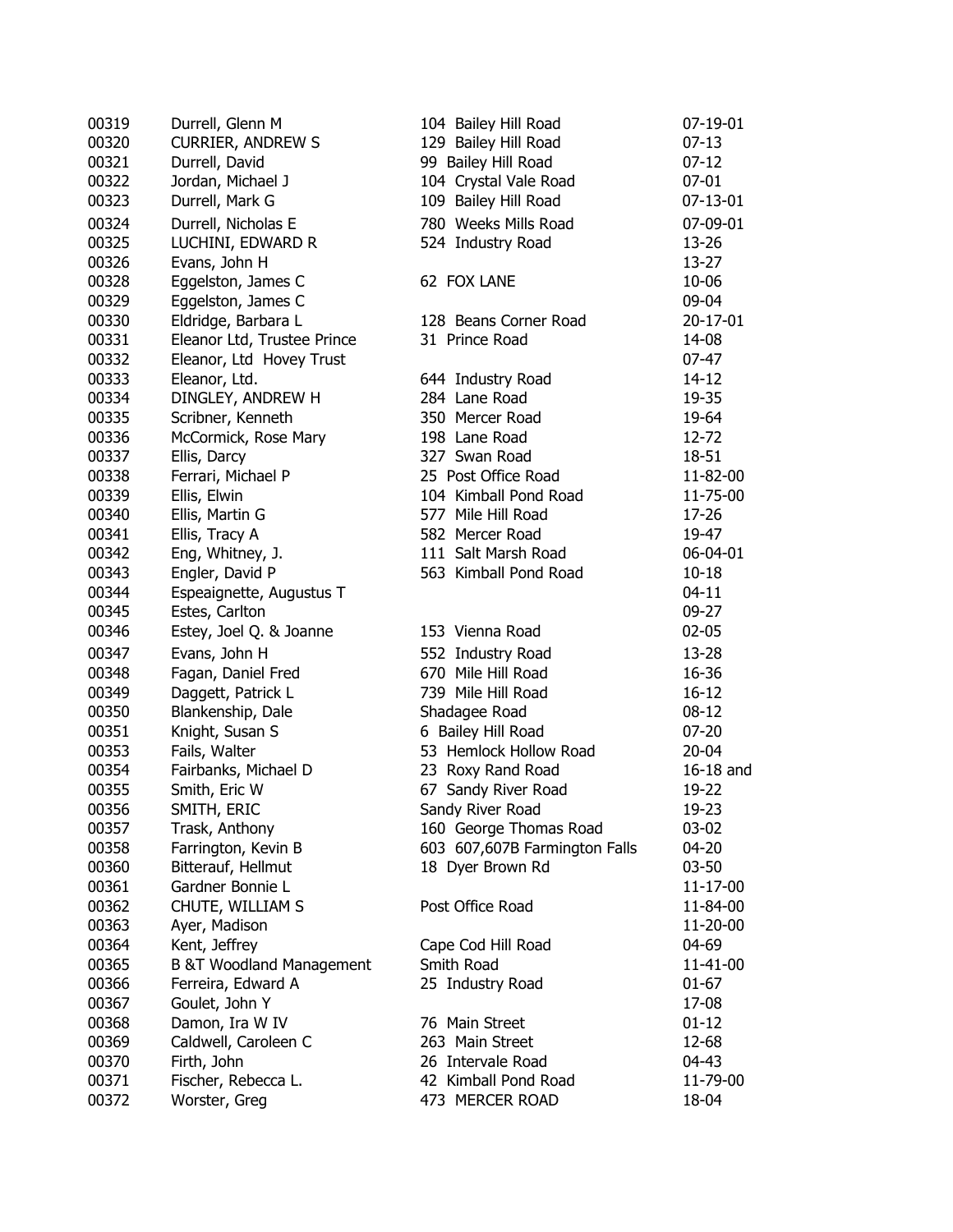| 00373 | Raymond, Glenda              | 389 Lane Road             | 19-60-01  |
|-------|------------------------------|---------------------------|-----------|
| 00374 | White, Marvin                |                           | 12-60     |
| 00375 | White, Marvin L              | 210 Starks Road           | 12-42     |
| 00376 | Fitch, James H Jr            | 151 Starks Road           | 12-64     |
| 00377 | Luce, N.F., Inc.             | 146 Mile Hill Road        | 11-101-00 |
| 00378 | Goggin, Patrick              | Mile Hill Road            | 11-102-00 |
| 00379 | Gardner, Robert E            | 660 Weeks Mills Road      | $07 - 21$ |
| 00380 | Luce, N. F., Inc.            | Mile Hill Road            | 11-101-03 |
| 00381 | Wilcox, Jayne Fitz           | 27 Bents Pond Road        | 09-24     |
| 00382 | Wilcox, Jayne Fitz           |                           | 09-28     |
| 00383 | Cummings, Robert G           | 8 Starks Road             | $01 - 53$ |
| 00384 | Thompson, Peter G            |                           | $10 - 14$ |
| 00385 | Fleming, James               | 130 Hovey Road            | 14-09     |
| 00386 | FEEGEL, RAYMOND E            | Hampshire Hill Road       | 17-28     |
| 00387 | Florian, Claudia             | 775 Starks Road           | $20 - 23$ |
| 00388 | Foss, Kevin D c/o David Foss |                           | 06-06     |
| 00390 | Foster, Stephen A            |                           | 18-33     |
| 00391 | Francis, Donald A            | 230 Glenn Harris Road     | 13-74     |
| 00392 | Franklin Lodge #123          | 48 Mercer Road            | 01-83-01  |
| 00393 | Frej, Samuel L               | 6 Water Street            | $01 - 22$ |
| 00394 | Baxter, Betsy L              | 12 Starks Road            | $01 - 54$ |
| 00395 | Fraser, J.T., A.M. & C.A.    | Sandy River Road          | 19-19     |
| 00396 | Frasca, Gary                 | 132 Crystal Vale Road     | $07 - 02$ |
| 00397 | French, Barbara Haynes       |                           | 09-06     |
| 00398 | Feegel, Raymond              | HAMPSHIRE HILL ROAD       | 16-30     |
| 00399 | Rose, Robert L               | 16 Webster Road           | 11-48-00  |
| 00401 | Broz, Garth L                | Kimball Pond Road         | $09-12$   |
| 00402 | Gaffar, Arthur H             | <b>Taylor Road</b>        | 18-07     |
| 00403 | Gage, Donald A               | Farmington Falls Road     | $05-03$   |
| 00404 | Gage, Donald A               | 471 Farmington Falls Road | 05-04     |
| 00405 | Knedler, Richard D           | 504 Farmington Falls Road | 04-27     |
| 00406 | Tyler, Eli                   | Farmington Falls Road     | $05 - 22$ |
| 00407 | Claire, Jack W               | 545 Farmington Falls Road | $04 - 25$ |
| 00408 | Gamage, Dean M               | 204 Vienna Road           | $02 - 11$ |
| 00409 | Bradford, Jason and Donna L. | 364 Swan Road             | 18-08     |
| 00410 | Melo, Jorge M                | 346 Cape Cod Hill Road    | 03-52     |
| 00411 | Gardner, Kimberly            | 318 Cape Cod Hill Road    | 03-52-01  |
| 00412 | Gardner, Russell T           |                           | 10-01-02  |
| 00413 | Gardner, Russell T           | 52 Dyer Brown Road        | 03-49     |
| 00414 | Harris, Cody B.              |                           | 13-07     |
| 00415 | Harris, Cody B.              | 85 Cemetery Road          | 13-06     |
| 00416 |                              | 352 Lane Road             | 19-38     |
|       | <b>GERMAN, KEVIN J</b>       |                           |           |
| 00417 | German, Kevin J              | 26 Taylor Road            | 19-57     |
| 00418 | Niskach, Lauren              | 453 Beans Corner Road     | 14-57     |
| 00419 | Powers, Ronald T             | 105 George Thomas Road    | 04-39     |
| 00420 | Giraldo, Rodrigo             |                           | 08-05     |
| 00421 | Giraldo, Rodrigo             |                           | 08-05-01  |
| 00422 | Giraldo, Rodrigo             |                           | $08-13$   |
| 00423 | Gleason, Russell S           |                           | 03-06     |
| 00424 | Goldsmith, Dana              | 583 Weeks Mills Road      | $07 - 23$ |
| 00425 | Gomes, Stephen F             | Stones Corner Road        | 13-45     |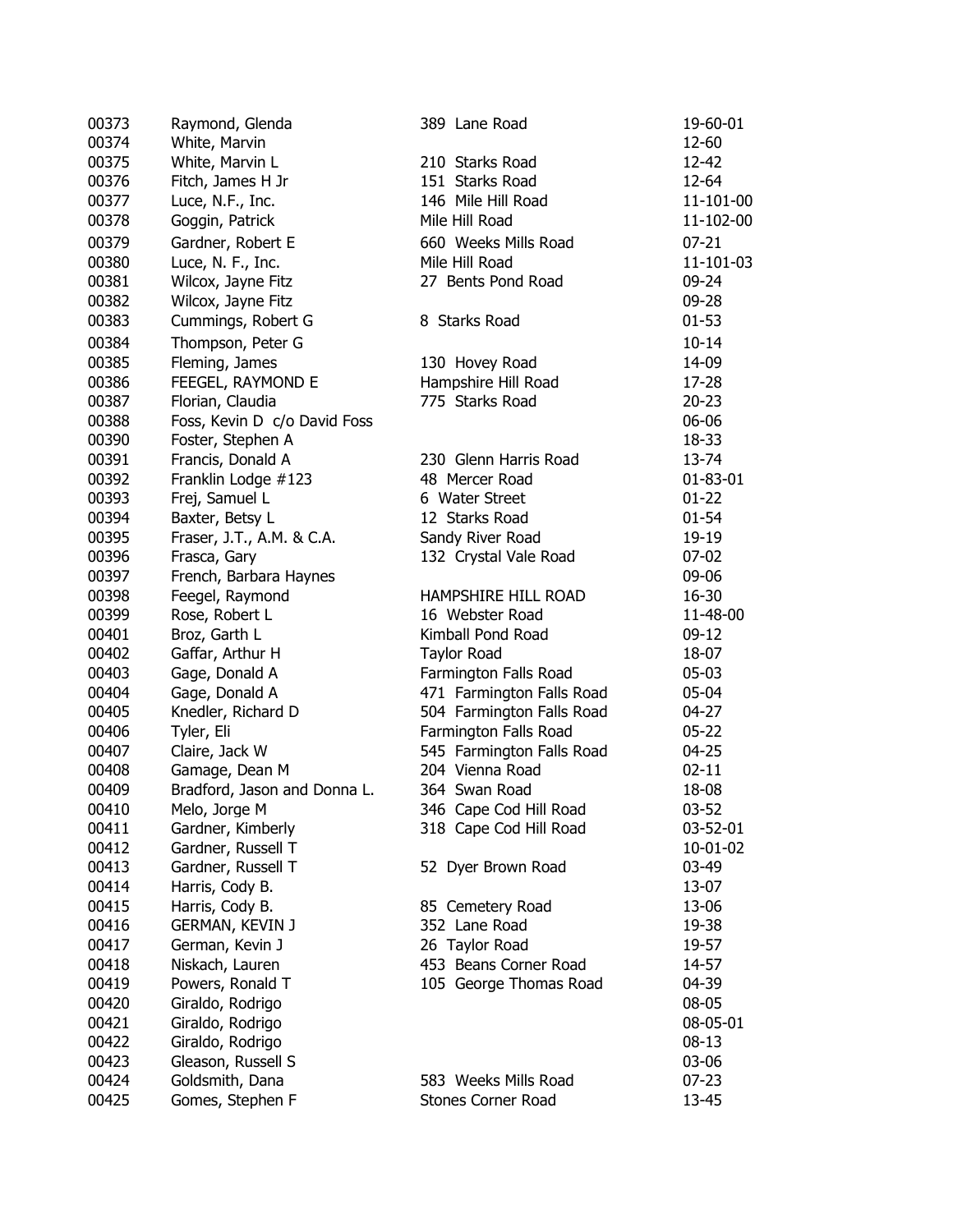| 00426 | Huff, Herbert N                 | 168 George Thomas Road       | 03-01      |
|-------|---------------------------------|------------------------------|------------|
| 00427 | CLARK, MATTHEW R                | 10 Clearwater Road           | $08 - 14$  |
| 00428 | Karlson, Francis E              | 217 Vienna Road              | 02-09      |
| 00429 | Rasco, Ivy A                    | 255 Swan Road                | 18-42      |
| 00430 | State of Maine (on NS-Vienna    |                              | 09-30      |
| 00431 | State of Maine<br>(on NS-Vienna |                              | 09-23      |
| 00433 | Libby Lori J.                   | Swan Road                    | 18-40      |
| 00434 | Gordon, Nancy N                 | 86 Mercer Road               | $01 - 85$  |
| 00435 | Goulet, John                    | 84 York Hill Road            | 17-09      |
| 00436 | Maynard, Nathanael              | 356 Beans Corner Road        | 13-54-01   |
| 00437 | Granberg, Brent L               | 23 Kimball Pond Road         | 11-54-00   |
| 00438 | Grant, David A                  | 19 Flagg Road                | 11-08-00   |
| 00439 | ADAMS, MICHAEL A                | 15 Smith Road                | 11-30-00   |
| 00440 | Dube, Keelyann                  | 178 Industry Road            | 12-17-00   |
| 00441 | MOLTZ, DILLON T                 | 382 Lane Road                | 19-39      |
| 00442 | Martin, Jeanine E               | 48 Mile Hill Road            | 11-103-03  |
| 00443 | Greene, Gregory                 | 96 Farmington Falls Road     | $01-39$    |
| 00444 | Greenough, James F              | 169 Starks Road              | 12-61      |
| 00445 | Fairbanks, Michael D            |                              | 12-79 & 81 |
| 00446 | Griswold, Alfred                | 226 Mile Hill Road           | 11-99-00   |
| 00447 | Robbins, Katherine              | 464 Starks Road              | 19-01-01   |
| 00448 | Grover, Douglas A               |                              | 14-32      |
| 00449 | Lyons, Tammy                    | 87 Warren Road               | 18-25      |
| 00450 | Harris, Douglas B               | 265 Kimball Pond Road        | 11-67-00   |
| 00451 | Gunn, Daniel                    |                              | 11-65-00   |
| 00452 | Gunn, Daniel                    | 232 Kimball Pond Road        | 11-69-00   |
| 00453 | Brenigan, Brandon Robert        | 432 Lane Road                | 19-43      |
|       |                                 |                              |            |
| 00455 | Ellis, Martin G                 | Mile Hill Road               | 11-103-04  |
| 00456 | Alexander, Deanna               | Mile Hill Road               | 11-103-05  |
| 00457 | OLIVER, TODD D                  | 220 Mercer Road              | 11-108-05  |
| 00458 | Currier, Raymond L              |                              | 06-38      |
| 00459 | Currier, Raymond L              | Shadagee Road                | 06-36      |
| 00460 | Davis, Ricky D                  | 39 Industry Road             | $01 - 65$  |
| 00461 | Kimball, Maydean                | 659 Farmington Falls Road    | 04-17      |
| 00462 | Meader, Lenny R                 | 6 HALLS RD-off 232 Vienna Rd | $02 - 15$  |
| 00463 | Alton, Kylee M                  | 22 Starks Road               | $01 - 60$  |
| 00464 | Hamlin, Dean F                  | 767 Industry Road            | 14-28-02   |
| 00465 | Engler, David P                 | 578 Kimball Pond Road        | 10-34      |
| 00466 | Hanson, Mercy M                 | 186 Cape Cod Hill Road       | 11-23-01   |
| 00467 | Hardy, Bonita R                 | 908 Weeks Mills Road         | $07-07$    |
| 00468 | Eastern Postal Realty           | 18 Post Office Road          | 01-94      |
| 00469 | Bragg, Richard                  |                              | $16 - 11$  |
| 00470 | Hardy, Earl W                   | 879 Weeks Mills Road         | 07-04      |
| 00471 | Hardy, Earl                     |                              | 08-07      |
| 00472 | Tracy, Deborah L                |                              | 07-06      |
| 00473 | Hardy, Earl                     |                              | 08-08      |
| 00474 | Anderson, Peggy M               | 146 Crystal Vale Road        | 08-14-01   |
| 00475 | Laverdiere, Richard R           | 133 Glenn Harris Road        | 12-52      |
| 00476 | Harris, Adrian                  | <b>Starks Road</b>           | 19-03      |
| 00477 | Pike, Michael C.                |                              | 09-20      |
| 00478 | Harris, Alvin                   | 67 Cape Cod Hill Road        | 11-15-01   |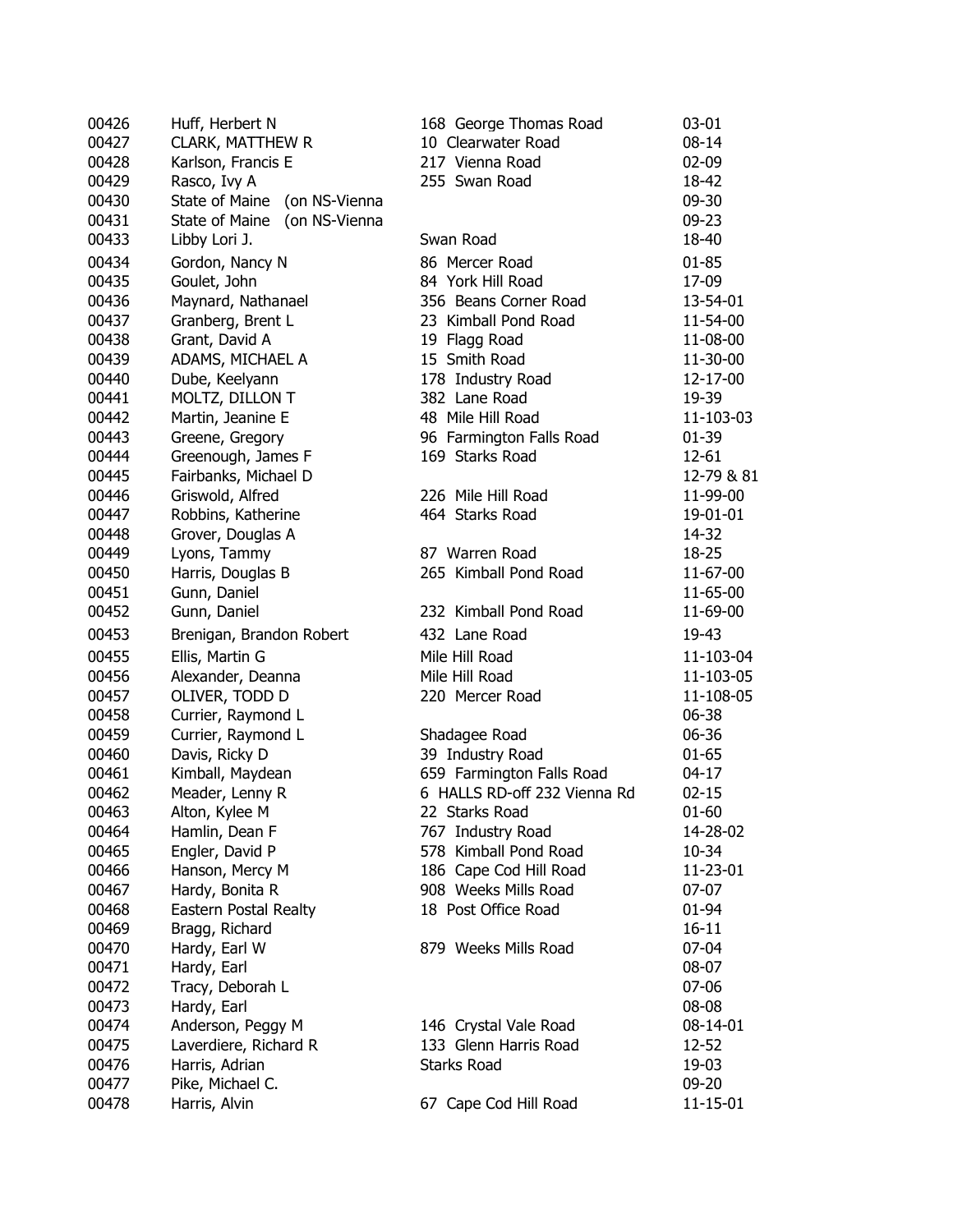| 00479 | Atwood, Micheal               | 19 Post Office Road    | 11-82-01   |
|-------|-------------------------------|------------------------|------------|
| 00480 | Pooler, Roger E Jr            | 257 Main Street        | 12-67      |
| 00481 | Grams, Sarah M                | 439 Cape Cod Hill Road | 04-65      |
| 00482 | Harris, David                 | 318 Mercer Road        | 19-66      |
| 00483 | Harris, Derek R               | Intervale Road         | 04-53      |
| 00484 | Knight, Melanie S             | 347 Weeks Mills Road   | 06-22-01   |
| 00485 | Harris, Jeffery S             | 515 Starks Road        | 19-26      |
| 00486 | Harris, Jeffery S             | 626 Starks Road        | 19-04      |
| 00487 | Harris, John                  |                        | $01 - 61$  |
| 00488 | Harris, Jeffrey S             | 529 Starks Road        | 19-27      |
| 00489 | Poulin, Reginald              | 46 Starks Road         | $01 - 73$  |
| 00490 | Dube Environmental            | Lane Road              | 19-65      |
| 00491 | Dube Environmental            | Lane Road              | 12-73      |
|       |                               |                        |            |
| 00492 | PHELPS, DEVIN J               | 20 Lane Road           | 11-111-00  |
| 00493 | Smith, Doreen                 |                        | 11-108-06  |
| 00494 | Smith, Doreen                 |                        | 11-108-01  |
| 00495 | Smith, Doreen                 |                        | 11-108-00  |
| 00496 | Buck, Raymond A               | 509 Starks Road        | 19-28      |
| 00497 | Weber, Brian M                | 110 Lane Road          | 12-74      |
| 00498 | Harris, Gladys P              | 359 Weeks Mills Road   | $06 - 22$  |
| 00499 | Harrison, Edmund              | 104 Lane Road          | 12-75      |
| 00500 | Carrier, Jason                | Mile Hill Road         | 17-39      |
| 00501 | Carrier, Jason J              |                        | 17-38      |
| 00502 | Hart, Milton                  | 486 Industry Road      | $13 - 25$  |
| 00503 | Hartel, Gail                  | 594 Mercer Road        | 19-48      |
| 00504 | Knapp, Kiley R                | 143 Glenn Harris Road  | $20 - 01$  |
| 00505 | Zaikarite, Matthew            |                        | $12 - 53$  |
| 00506 | Diggins, Charles J            |                        | 10-44      |
| 00507 | Mihalos Revocable Trust, John | <b>Starks Road</b>     | 19-06      |
| 00508 | McKay, Karen B                | 354 Kimball Pond Road  | 10-29      |
| 00509 | Hawxwell, Jaren               |                        | $20 - 31$  |
| 00510 | Heald, Larry S                | 11 Flagg Road          | 11-09-00   |
| 00511 | Provencher, Gerald A          |                        | 11-50-00   |
| 00512 | Grant, Linda H.               | 49 Cape Cod Hill Road  | $01 - 102$ |
| 00513 | Hebert, Kerry D               |                        | 18-38      |
| 00514 | Hendrickson, Victoria Leslie  | 103 Flagg Road         | 12-78      |
| 00515 | Hensley, William M Jr         | 32 Starks Road         | 01-70      |
| 00516 | Hensley, William M Jr         |                        | $01 - 62$  |
| 00517 | Hilinski, Christine R         | 582 Mile Hill Road     | 17-30      |
| 00518 | Hill, Mildred E               |                        | $10 - 03$  |
| 00519 | Hiltz, Rodney B               | 31 Bents Pond Road     | $09 - 25$  |
| 00520 | Girard, Mark B                | 61 Beans Corner Road   | $20 - 34$  |
| 00521 | Girard, Marc                  | 43 Beans Corner Road   | $20 - 33$  |
| 00523 | Hjort, Jonathan               | 20 Industry Road       | 12-11-00   |
| 00524 | Hjort, Jonathan               |                        | 13-52      |
| 00525 | Hjort, Jonathan R             | 311 Beans Corner Road  | 13-53      |
| 00526 | Hakins, Richard M             | 97 Main Street         | $01 - 31$  |
| 00527 | Diphilippo, Kathryn D         | 53 Hock Road           | 09-09      |
| 00528 | Holderried, Wayne A           | 331 Beans Corner Road  | 13-51      |
| 00529 | Holmes, Ronald                | 246 Industry Road      | 12-22-00   |
| 00530 | Thomas, Jason                 |                        | 14-36      |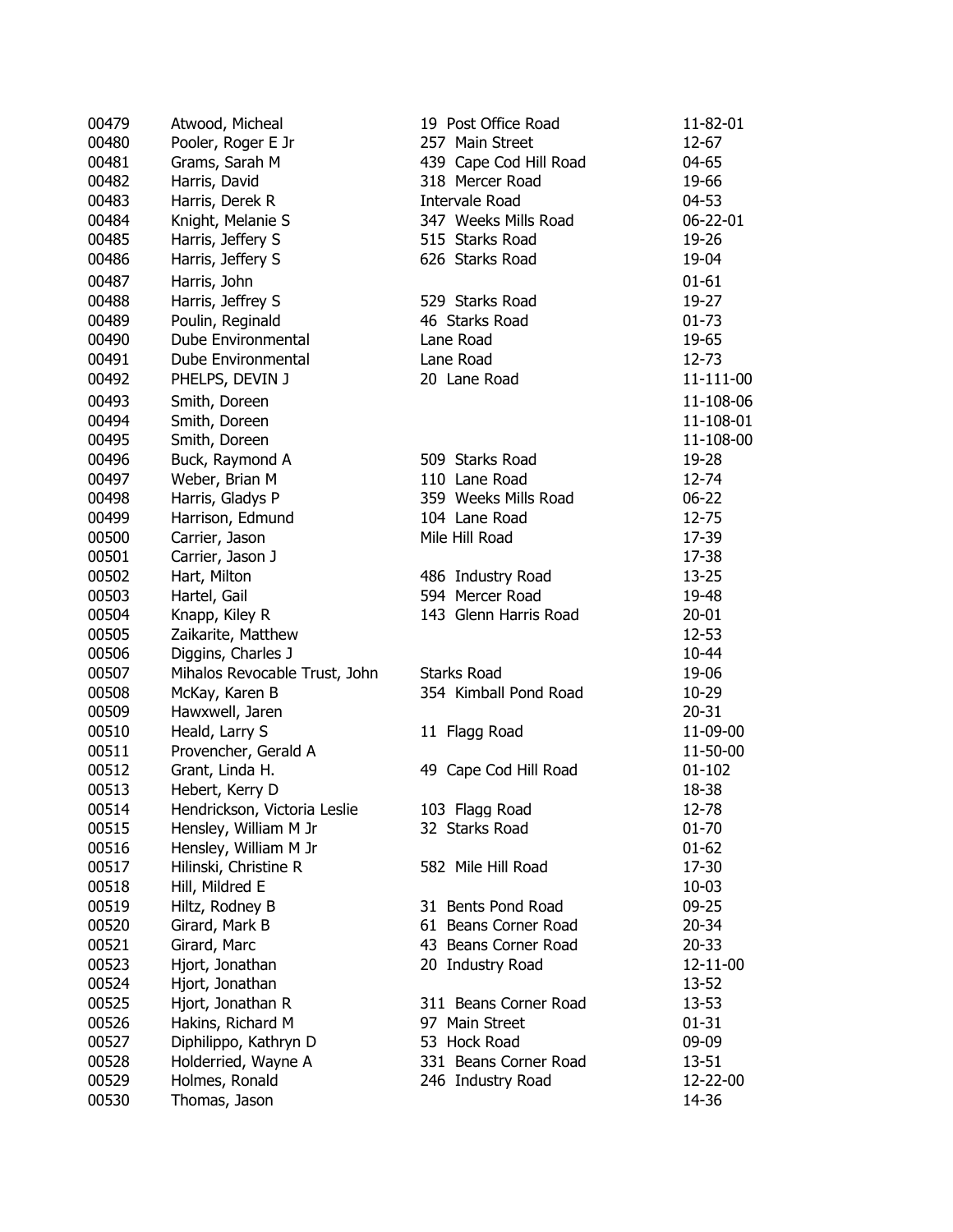| 00531          | Truong, Jessica        | <b>Butterfield Road</b>  | 14-33      |
|----------------|------------------------|--------------------------|------------|
| 00532          | Holt, David A          | 572 Mercer Road          | 19-46      |
| 00534          | Hooper, Marguerit      | Swan Road                | 18-23      |
| 00535          | Hooper, Paul R         | 469 Industry Road        | 13-34      |
| 00536          | Hooper, Marguerit      | 111 Swan Road            | 18-24      |
| 00537          | Schofield Andrew A.    | <b>Industry Road</b>     | 14-19      |
| 00538          | Horridge, Nelson L Jr  | 128 Intervale Road       | 04-48      |
| 00539          | Hoth, Kimbal L         |                          | 11-60-00   |
| 00540          | Houle, Rebecca S       | 51 Farmington Falls Road | $01 - 50$  |
|                |                        |                          |            |
| 00541          | Hovey, Maurice         |                          | 06-32      |
| 00542          | Howard, Scott D        |                          | 18-35      |
| 00543          | Ensminger, Mark E      | 111 Kimball Pond Road    | 11-59-00   |
| 00545          | Sawyer, Shirley A      | Post Office Road Lot     | 11-81-00   |
| 00546          | Sawyer, Shirley A.     | 47 Mercer Road           | 01-92      |
| 00548          | Hunter, Amy K          | 490 Mile Hill Road       | 17-33      |
| 00550          | Hussey, Peter G        |                          | 16-05-01   |
| 00551          | Hussey, Peter G        |                          | 16-06      |
| 00552          | Hutchinson, Randy C Sr | 234 Swan Road            | 18-15-02   |
| 00553          | Casey, Thomas E        | 6 Freedom Way            | 17-37      |
| 00554          | Alley, Stephen R       | 485 Mile Hill Road       | $17-17$    |
| 00556          | Jessop, Theresa M      | 285 Dyer Brown Road      | 10-04      |
| 00557          | Brackett, Tracy A      | 24 Cunningham Road       | 13-02-01   |
| 00558          | Johnsen, Bruce         | 70 Whittier Road         | 03-28-01   |
| 00559          | WILKINS, JASON A       | 20 Sandy River Road      | 19-07      |
| 00560          | Williams-Jordan, Karen | 39 Whittier Road         | $03 - 24$  |
| 00561          | Kaherl, Carlton        | 87 Main Street           | $01-29$    |
| 00562          | Kaivas, Charles E      |                          | $02 - 16$  |
| 00563          | Thompson, Peter G      | Dyer Brown Rd Extension  | $10 - 15$  |
| 00564          | Keach, Randall R       | 138 Mercer Road          | 11-114-01  |
| 00565          | Moses, Carol E         | 33 Cape Cod Hill Road    | $01 - 100$ |
| 00566          | Gray, Tracy A          | 711 Cape Cod Hill Road   | $03 - 30$  |
| 00567          | Keith, Alan Richard    | 146 Swan Road            | 18-16      |
| 00568          | Benoit, Lucien         |                          | 14-52      |
| 00569          | Kempton, Gerald L      | 77 York Hill Road        | 10-50      |
| 00570          | Allen, Jerry E         | 35 Bailey Hill Road      | $07 - 10$  |
| 00571          | Kendall, G. Austin Jr  | 52 Main Street           | $01 - 17$  |
| 00572          | Kendall, G. Austin Jr  | 54 Main Street           | $01 - 16$  |
| 00573          | Kendall, G Austin Jr   | 4 Water Street           | $01 - 23$  |
| 00574          | French, Malcolm A      |                          | 07-49      |
| 00575          | French, Malcolm A      | 57 Clearwater Road       | $08 - 16$  |
| 00576          | Kennedy, Alton L Sr    | 5 Starks Road            | $01 - 80$  |
| 00577          | Lemieux, Jason M       | 11 York Hill Road        | 17-01-01   |
| 00578          | Kennelly, Steven S     | <b>Starks Road</b>       | 12-63      |
| 00579          | Kerr, Lenny R          | 131 Intervale Road       | $04 - 57$  |
| 00580          | Kidd, John J           | Farmington Falls Road    | $05-05$    |
| 00581          | Kimmick, Edith M       | 89 Jersey Ave            | $13 - 61$  |
|                |                        | 569 Mercer Road          | 19-54      |
| 00583<br>00584 | Kinney, Randolph       | 58 Taylor Road           |            |
|                | Thompson, Angela M     | 45 Smith Road            | 19-55      |
| 00585          | Helger, Katelyn        |                          | 11-34-00   |
| 00586          | Knight, Eugene         | 245 Mile Hill Road       | 08-21      |
| 00587          | Burch, Janet E         |                          | 11-95-01   |
|                |                        |                          |            |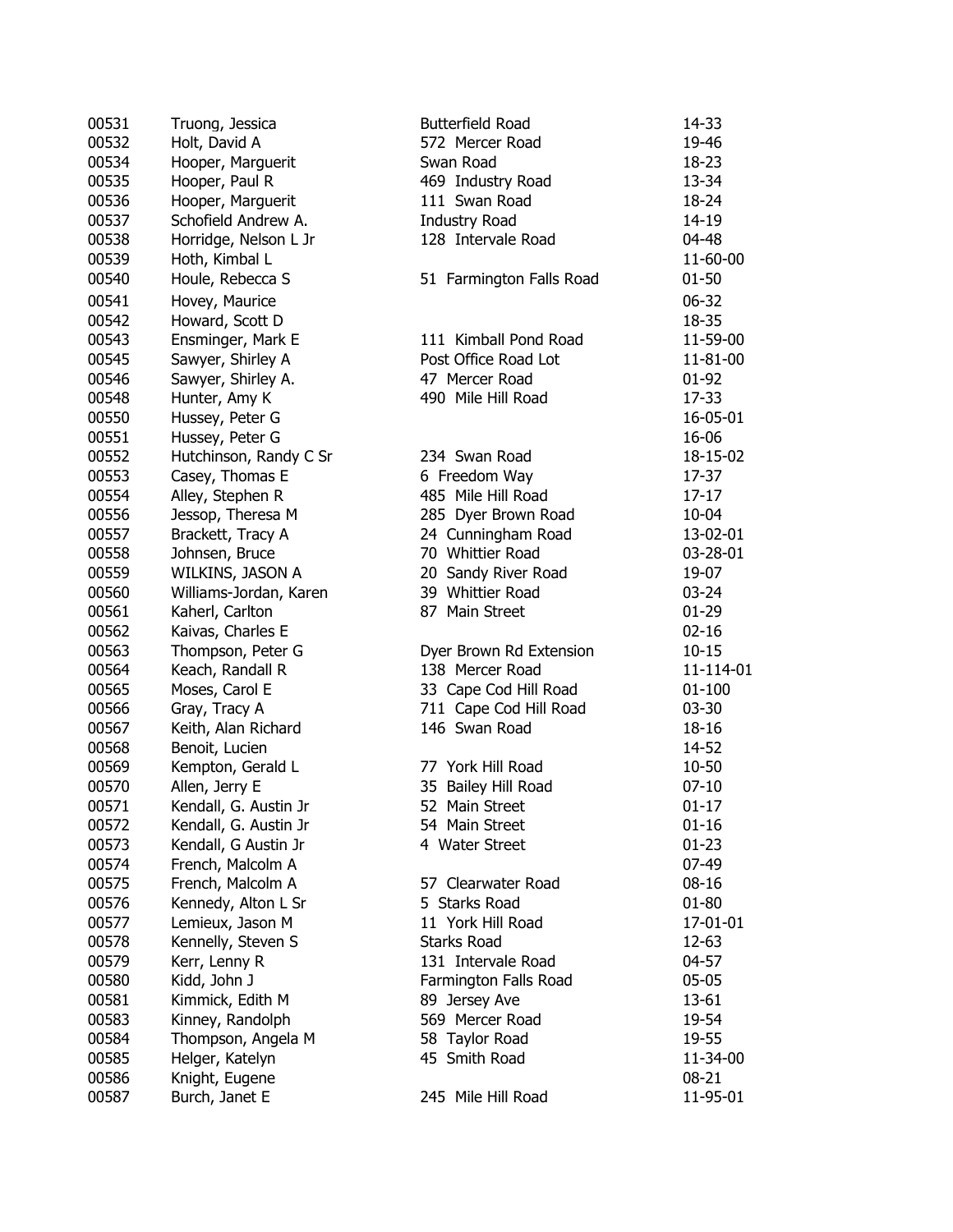| 00588 | Knoppers, Bouke            |                                        | $06 - 02$ |
|-------|----------------------------|----------------------------------------|-----------|
| 00590 | Koch, Linda Sue Waters     | 537 Mile Hill Road                     | 17-24     |
| 00591 | Kruchkow, Diane            | 3 Salt Marsh Road                      | $06 - 03$ |
| 00592 | Kruchkow, Diane            |                                        | $06-13$   |
| 00593 | Kump, Anna M               | 53 Cunningham Road                     | $13 - 21$ |
| 00594 | Labatte, David             | Mile Hill Road                         | 17-19     |
| 00595 | Labree, Horace             | 40 Industry Road                       | 12-12-00  |
| 00596 | Johnson, John Sr           | 65 Smith Road                          | 11-36     |
| 00597 | B.R.C.A.                   | Kimball Pond Road                      | $09-10$   |
| 00599 | Ladd, Warren               | 358 Weeks Mills Road                   | $06 - 16$ |
| 00600 | Ladies Aid Lot             |                                        | $13 - 16$ |
| 00601 | LaForge, Tina Marie        | 756 Mile Hill Road                     | 16-34     |
| 00602 | Alvaranga, Ronaldo J       | <b>Industry Road</b>                   | 13-24     |
| 00603 | Laliberte, Robert A        | 335 Mile Hill Road                     | 10-52     |
| 00604 | Laliberte, Robert A        |                                        | 10-46     |
| 00605 | Lamb, Perry                | 145 Salt Marsh Road                    | $06 - 05$ |
| 00606 | Bradley, Christopher W     |                                        | $05-02$   |
| 00607 | Lambert, Dennis L          |                                        | 18-37     |
| 00609 | Tuttle, Alston C           | 109 Farmington Falls Road              | $01 - 46$ |
| 00610 | Landford, Frank W          | <b>Industry Road</b>                   | 12-24     |
| 00611 | Hauser, Wendy L            | 218 Lane Road                          | 19-32     |
| 00612 | Morissette, Melinda        | 209 Lane Road                          | 19-63     |
| 00613 | France, Russell J          |                                        | $10 - 19$ |
| 00614 |                            | 693 Weeks Mills Road                   | $07 - 26$ |
| 00615 | LaPlant, David             | 50 Five Corners Road                   | $10 - 43$ |
| 00616 | Barnes, Patricia           |                                        |           |
| 00617 | Lunt, Jason T              | 369 Swan Road & 61 Taylor              | 19-52     |
|       | Lawrence, John Jr          | 175 Swan Road                          | 18-27     |
| 00618 | LBL Inc.                   | 71 Main Street                         | $01 - 26$ |
| 00619 | Bergeron, Timothy          | 205 Jersey Ave                         | 13-57     |
| 00621 | LeBlond, Paul D            | 73 George Thomas Road<br>29 Smith Road | 04-41     |
| 00623 | Tracy, Judith A            |                                        | 11-32-00  |
| 00624 | Goettsche Spurling, Tor    | 263 Lane Road                          | 19-62     |
| 00625 | PEASLEE, DEBORAH J         | 751 Industry Road                      | 14-28     |
| 00626 | Lemieux, Matthew V         | 100 Hovey Road                         | 14-10     |
| 00627 | Smith, Frederick A         | 123 Mercer Road                        | 11-88-00  |
| 00628 | LePage, Gordon D           | 81 Beans Corner Road                   | $20 - 35$ |
| 00629 | LePage, Gordon D           | 91 Beans Corner Road                   | 20-35-01  |
| 00630 | Leso, Robert               |                                        | $03 - 33$ |
| 00631 | Rollins, Russell           | 135 Weeks Mills Road                   | 12-04-00  |
| 00632 | Lewis, Joseph              | 143 Kimball Pond Road                  | 11-61-00  |
| 00633 | Blethen, Robert P          | 26 Starks Road                         | $01 - 58$ |
| 00634 | Libby, Lori J              | 287 Swan Road                          | 18-45     |
| 00635 | Libby, Lorie J             |                                        | 18-11-02  |
| 00636 | Lidstone, Ralph            | 89 Cape Cod Hill Road                  | 11-14-00  |
| 00637 | Lidstone, Timothy R        |                                        | 13-35     |
| 00638 | Linkletter Timberlands LLC |                                        | 16-05     |
| 00639 | Linkletter Timberlands LLC |                                        | 17-06     |
| 00640 | Lisk, Roger E              | 701 Cape Cod Hill Road                 | 03-29     |
| 00641 | Lisk, Roger E              | Cape Cod Hill Road                     | $03 - 31$ |
| 00642 | Lisk, Roger E              | Cape Cod Hill Road                     | $03 - 20$ |
| 00643 | Lochala, Zale              | 514 Starks Road                        | 19-02     |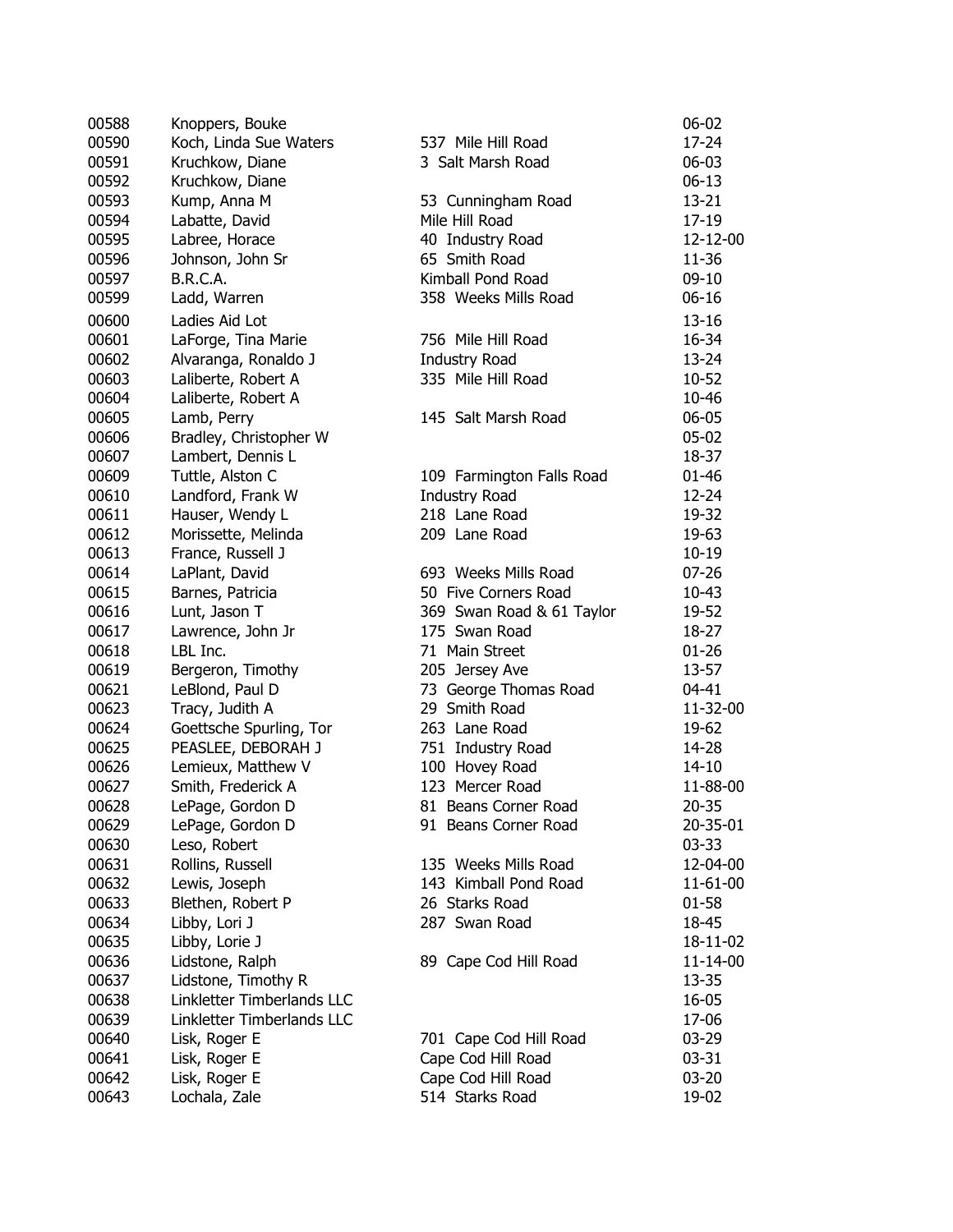| 00644 | Log-Land Corp.              |                           | 12-47      |
|-------|-----------------------------|---------------------------|------------|
| 00645 | Longyear, Barry B           | 175 Vienna Road           | 02-06      |
| 00646 | Life Enrichment Advancing   | 777 Industry Road         | 14-28-03   |
| 00647 | Lowe, Donald J              | 119 Intervale Road        | 04-58      |
| 00648 | Starke, Cory T              | <b>Industry Road</b>      | 14-28-04   |
| 00649 | Luick, Max                  | 122 Bailey Hill Road      | $07-18$    |
| 00650 | Doherty, Timothy J          |                           | $08 - 15$  |
| 00652 | MacHenry, David             | 29 Hovey Road             | 14-06      |
| 00653 | Hooper. Adam M.             | 36 Welch Road             | 09-26      |
| 00655 | Guimond, Roland J           |                           | 04-54      |
| 00656 | Makinen, Suzanne            | 12 York Hill Road         | $17 - 16$  |
|       |                             |                           |            |
| 00657 | Mann, James N               |                           | 14-50      |
| 00658 | Wright, Wayne               | 59 Gilmore Road           | 14-48      |
| 00659 | Manter, Edith R             | 39 Mercer Road            | $01 - 93$  |
| 00660 | Manter, Edith R             | 90 Main Street            | $01 - 10$  |
| 00661 | Marcellino, Thomas T        |                           | $06 - 10$  |
| 00662 | Marcellino, Thomas T        | 73 Salt Marsh Road        | 06-04      |
| 00663 | Porter, Levi                | 769 Farmington Falls Road | 04-07      |
| 00664 | Martin, Brett J             |                           | 17-36      |
| 00665 | Martin, Kenneth R           | 110 Cape Cod Hill Road    | 11-27-00   |
| 00666 | Martin, Norman J            | 84 Sandy River Road       | 19-13      |
| 00667 | Martin, Norman J            | Sandy River Road          | 19-14      |
| 00668 | King, Mark A                | 195 Smith Road            | 11-16-00   |
| 00669 | Martin, Robert C            | 51 Bents Pond Road        | 09-29      |
| 00670 | Redding, Dana E             | 153 Starks Road           | 12-62      |
| 00671 | Martineau, Lynne            | 19 Industry Road          | $01 - 68$  |
| 00672 | Wheeler, Ivory A            | 45 Glenn Harris Road      | 12-54      |
| 00673 | Mason, Ronald T             | 360 Mason Road            | $05 - 01$  |
| 00674 | Mason, Ronald T             |                           | 06-07      |
| 00675 | Hjort, Jonathan R           | 446 Beans Corner Road     | 14-45      |
| 00676 | Giustra, Matthew            | 439 Weeks Mills Road      | 06-28-01   |
| 00678 | Mayer, Karl (devisees of)   | Mile Hill Road            | 11-74-00   |
| 00679 | PARENTE, STEPHAN            | 100 Intervale Road        | 04-46      |
| 00680 | Mayo, Garry E               | <b>Intervale Road</b>     | 04-46-01   |
| 00681 | Littlefield, Terry          | 3 Mile Hill Road          | 11-89-00   |
| 00682 | Gartley, Ronald B           | 10 Lane Road              | 11-112-00  |
| 00683 | McAllian-Ayinde, Patricia A | 165 Starks Road           | 12-62-01   |
| 00684 | McCarthy, Wayne R           | 400 Lane Road             | 19-41      |
| 00685 | Chandler, Robin             | 24 Starks Road            | $01 - 59$  |
| 00686 | Maynard, Zebulon J          | 352 Beans Corner Road     | 13-54      |
| 00687 | McCully, Robert E           | 175 Main Street           | $01 - 38$  |
| 00688 | Chen, Muhua                 | 43 Cape Cod Hill Road     | $01 - 101$ |
| 00689 | McGaunn, Yvonne (devisees   | 138 Cape Cod Hill Road    | $11 - 25$  |
| 00691 | McHugh, Frances L.          | 187 MAIN STREET           | $01 - 40$  |
| 00692 | Silver Shade Land Holdings, | Woodys Field              | 04-36      |
| 00693 | Young, Kendrick             | 610 Mercer Road           | 19-49      |
| 00694 | DAGGETT, AMY E              |                           | 08-03      |
| 00695 | Hackett, Dustin             | George Thomas Road        | $03 - 03$  |
| 00696 | Kelly, Ian B                |                           | 13-40      |
| 00697 | <b>GORDON, KIMBERLEY S</b>  | 127 Main Street           | $01 - 35$  |
| 00698 |                             |                           | 14-53      |
|       | Kleppinger, Maria           |                           |            |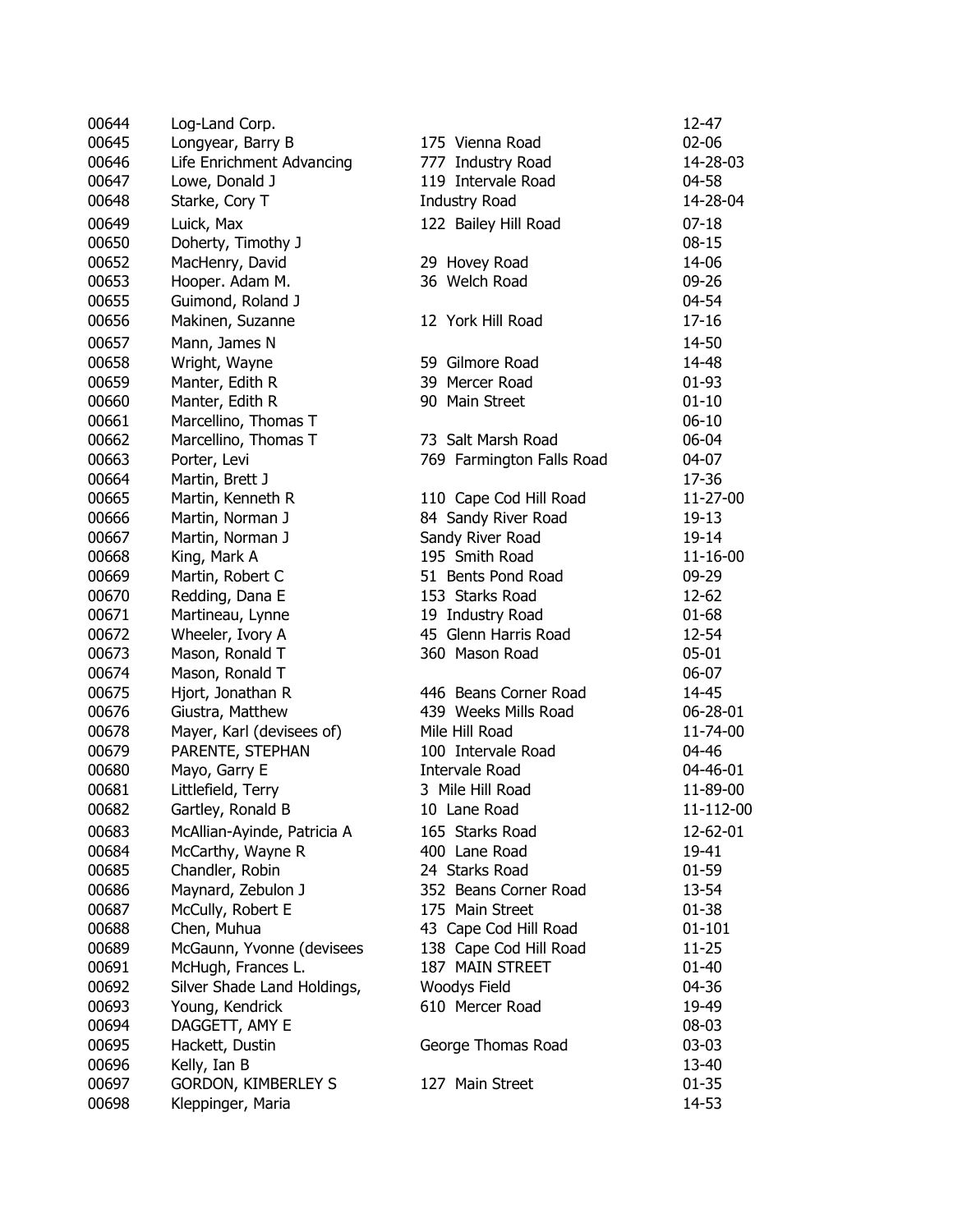| 00699 | Venter, John R JR                 |                            | 14-35     |
|-------|-----------------------------------|----------------------------|-----------|
| 00700 | McShane, Kevin                    |                            | 14-44     |
| 00701 | Tracy, Virgil                     | Beans Corner Rd(end of Rd) | 14-47     |
| 00702 | Tracy, Virgil                     | Beans Corner Rd(end of Rd) | 14-46     |
| 00703 | MCSHANE, JOSEPH D                 | 384 Beans Corner Road      | 13-50-00  |
| 00704 | McManus, Terence                  | 71 Flagg Road              | 11-02-00  |
| 00705 | MEADER, JOSHUA R                  | 627 Cape Cod Hill Road     | $03-19$   |
| 00706 | Giraldo, Rodrigo                  |                            | 08-09     |
| 00707 | Doherty, Timothy J                |                            | $08-19$   |
| 00708 | Meng, Daniel M                    | 118 Main Street            | $01 - 07$ |
| 00709 | Lovell, Patricia L                | 212 Beans Corner Road      | $20 - 13$ |
| 00712 | Metcalf, Michael J                |                            | 09-05-01  |
|       |                                   |                            |           |
| 00713 | Metcalf, Michael J                |                            | 09-05-02  |
| 00714 | Methodist Church, Parsonage       | 20 Starks Road             | $01 - 57$ |
| 00715 | Methodist Church & Vestry         | 16 Starks Road             | $01 - 56$ |
| 00716 | Michigan Veneer LTD               | 7 Weeks Mills Road         | 12-08-00  |
| 00717 | DeRaspe, Joshua                   | 3 Prince Road              | 14-07     |
| 00718 | Mills, Paul H                     | 249 Cape Cod Hill Road     | 04-70     |
| 00719 | Moceus, William S                 | 789 Cape Cod Hill Road     | 02-14-01  |
| 00720 | Moceus, Lindy M                   |                            | $02 - 10$ |
| 00721 | Moceus, William                   | Cape Cod Hill Road         | $02 - 13$ |
| 00723 | Moceus, William S                 | rte 41                     | $02 - 01$ |
| 00724 | Moceus, William S                 | 765 Cape Cod Hill Road     | $02 - 14$ |
| 00725 | HA, THUAN                         | Swan Road (Lazy Lane)      | 18-29     |
| 00726 | Mooar, Anthony E                  | 151 Jersey Ave             | 13-58     |
| 00727 | Mooar, Anthony E                  |                            | 13-69     |
| 00728 | Mooar, Anthony E                  | 151 Jersey Ave             | 13-58-01  |
| 00729 | Mooar, Micheal S                  | 215 Main Street            | $01 - 43$ |
| 00730 | Miles, Ronald A                   | 100 Grant Valley Road      | 13-55     |
| 00731 | Hood, Jeffrey M.                  | 167 Main Street            | $01 - 37$ |
| 00732 | Moody, Clement L                  | 66 Glenn Harris Road       | 12-51-01  |
| 00733 | Thompson, Angela M                | 54 Taylor Road             | 19-56     |
| 00734 | Meader, Lance R                   | 100 George Thomas Road     | 03-09     |
| 00735 | Morgan, Tamara E                  | 77 Kimball Pond Road       | 11-58-00  |
| 00736 | Morris, Merton                    | 439 Starks Road            | 19-30     |
| 00737 | Lebel, Kristian E                 | 751 Weeks Mills Road       | 07-30-01  |
| 00738 | Morrison, Mary K                  | 21 Blackberry Lane         | 04-02     |
| 00739 | Bannerman, Tamara J               | Flagg Road                 | 12-80     |
| 00740 | Flyer, Charles E                  | 312 Industry Road          | 12-26     |
| 00741 | Mosher, Paris                     | 599 Mile Hill Road         | $16 - 10$ |
| 00742 | Gauthier, Lydia C                 | 623 Starks Road            | 19-26-01  |
| 00743 |                                   | 15 Sandy River Road        | 19-25     |
| 00744 | Mosher, Tessa L<br>Murch, Arthur  | 267 York Hill Road         | 16-04-00  |
|       |                                   |                            |           |
| 00745 | <b>American Tower Investments</b> |                            | 09-19     |
| 00746 |                                   | York HIII Road             | 16-04-01  |
| 00747 | MURCH, LINDA C                    | 269 York Hill Road         | 09-19-01  |
| 00748 | Murphy, Carol A                   | 248 Lane Road              | 19-33     |
| 00749 | Murphy, Richard                   | 258 Lane Road              | 19-34     |
| 00750 | Colburn, Gary L                   | 811 Starks Road            | 20-27-01  |
| 00751 | Colburn, Sandra U                 | 808 Starks Road            | 20-33-01  |
| 00752 | Nichols, Robert F II              | 29 Farmington Falls Road   | $01 - 52$ |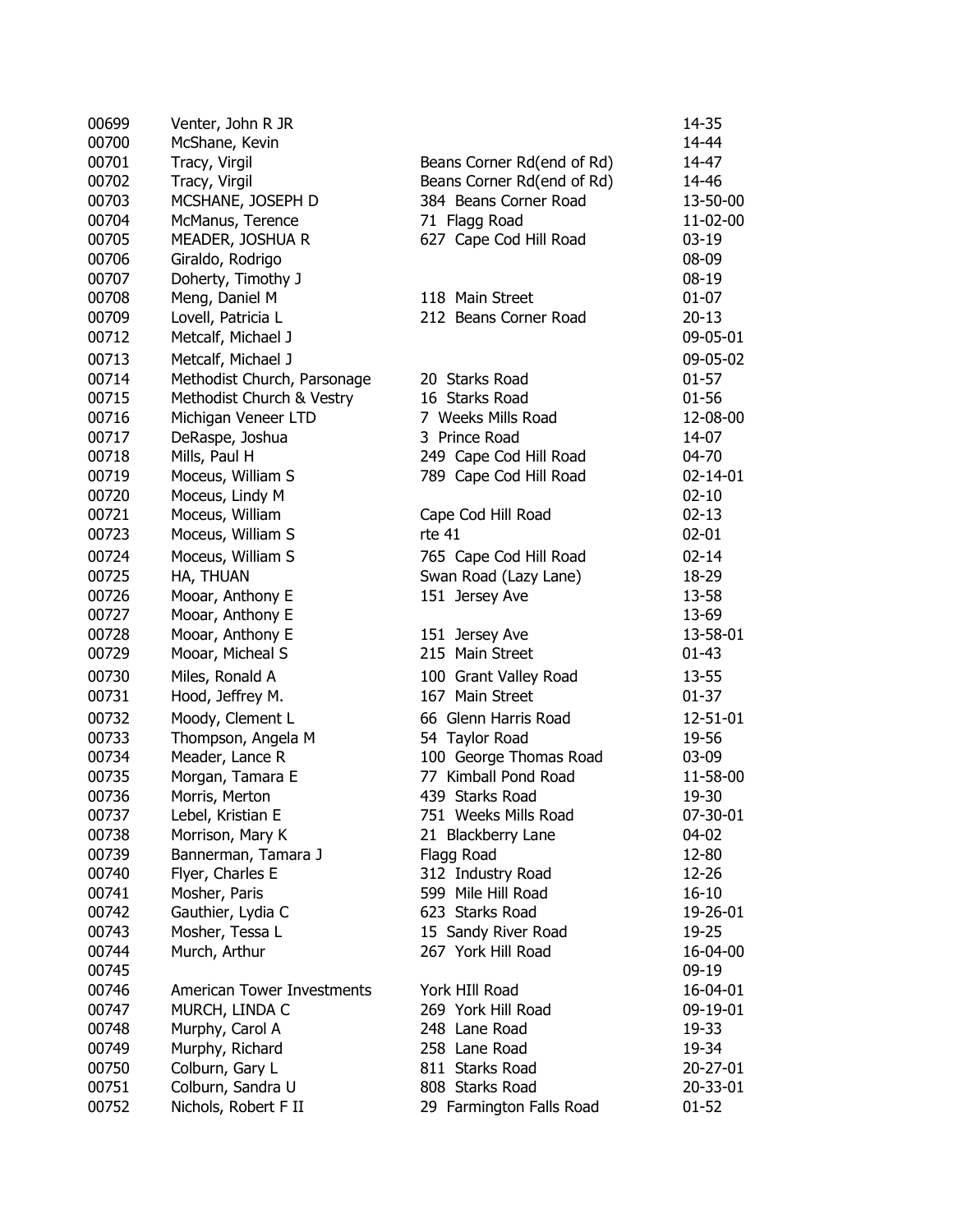| 00753 | COOK, FLOYD A               | 29 Swan Road             | 18-18     |
|-------|-----------------------------|--------------------------|-----------|
| 00754 | Nason, Scott E              | 85 Farmington Falls Road | 01-48-01  |
| 00755 | Natale, John                | Sandy River Road         | 19-09     |
| 00756 | Lilly Joshua                | 50 Clearwater Road       | $08 - 11$ |
| 00757 | Neal, Marilyn B             | 219 Mile Hill Road       | 11-94-00  |
| 00758 | Henderson, Timothy          | 209 Mile Hill Road       | 11-93-00  |
| 00759 | Nelson, Thomas D            |                          | 11-62-00  |
| 00760 | Provencher, Gerald A        | 23 Webster Road          | 11-46-00  |
| 00761 | Nelson, Thomas D            | 72 Smith Road            | 11-46-01  |
| 00762 | Smith, Richard              |                          | 08-14-03  |
| 00763 | Sparks, Rodney J            | 794 Industry Road        | 14-04     |
| 00764 | Meyer, Paul R               | 68 Main Street           | $01-13$   |
| 00765 | New Sharon Public Library   | 38 Farmington Falls Road | $01 - 28$ |
|       |                             | 62 Main Street           |           |
| 00766 | Marshall, Collin            |                          | $01 - 14$ |
| 00767 | New Sharon Water District   | 118 Cape Cod Hill Road   | 11-26-00  |
| 00768 | New Sharon Water District   | 59 Library Road          | $01 - 01$ |
| 00769 | New Sharon Water District   | 90 Cape Cod Hill Road    | 11-30-01  |
| 00770 | New Sharon, Town of         |                          | 12-40     |
| 00771 | New Sharon, Ditzler Library | 37 Library Road          | $01 - 05$ |
| 00772 | New Sharon, Ditzler Library |                          | 12-70     |
| 00773 | New Sharon, Town of         |                          | 11-107    |
| 00774 | New Sharon, Town of         |                          | 01-97     |
| 00775 | New Sharon, Town of         |                          | $01 - 20$ |
| 00776 | New Sharon, Town of         |                          | $01 - 21$ |
| 00777 | New Sharon, Town Of         |                          | 06-02-02  |
| 00778 | Austin, Jesse P             | 155 Weeks Mills Rd       | 12-03     |
| 00779 | Stevenson, Robert M         | 9 Hemlock Hollow Road    | $20 - 02$ |
| 00780 | Nichols, Robert F. II       | 152 Intervale Road       | 04-50     |
| 00782 | Bell, Felicia               | 781 Starks Road          | $20 - 24$ |
| 00783 | Nichols, Scott R            | 777 Mile Hill Road       | $16 - 15$ |
| 00784 | Liu, Huifen                 | 210 Industry Road        | 12-20-00  |
| 00785 | Bukauskas, Nancy            | 35 Industry Road         | 01-66     |
| 00786 | Nightingale, Randall S      | 43 Muddy Brook Road      | $13 - 11$ |
| 00787 | Nordstrom, David P          |                          | $07 - 35$ |
| 00788 | Norris, Robert C            | 304 Swan Road            | 18-10     |
| 00789 | Norris, Russell             | 318 Swan Road            | 18-10-01  |
| 00791 | Johnson, Steven             |                          | 10-38     |
| 00792 | Johnson, Vercille           | Kimball Pond Road        | $10-37$   |
| 00793 | Schanz, Lee H               | 731 Weeks Mills Road     | 07-29     |
| 00794 | Nuttall, Lorelei A          |                          | 07-45-01  |
| 00795 | Ohlsson, Ruth and Wilhelm,  |                          | 16-09     |
| 00796 | Oliver, Scott R             |                          | 18-41     |
| 00797 | Ortiz, Mark                 | Flagg Road               | 11-04-00  |
| 00798 | Place, Ronald K.            | Howes Road               | 14-02     |
| 00799 | Otto, Adelaide              |                          | 13-56     |
| 00800 | Otto, Adelaide              | 204 Jersey Ave           | 13-41     |
| 00801 | Eggleston, Elizabeth E      |                          | 10-05-01  |
| 00802 | Siciliano, Alfred V III     | 567 Cape Cod Hill Road   | $03-17$   |
| 00803 | Paling, Nathan F            | 48 Starks Road           | 01-74     |
|       |                             |                          |           |
| 00804 | Palmer, Dennis M            | 856 Weeks Mills Road     | $07-08$   |
| 00805 | Tracy, Marcia               | 54 Starks Road           | 01-76     |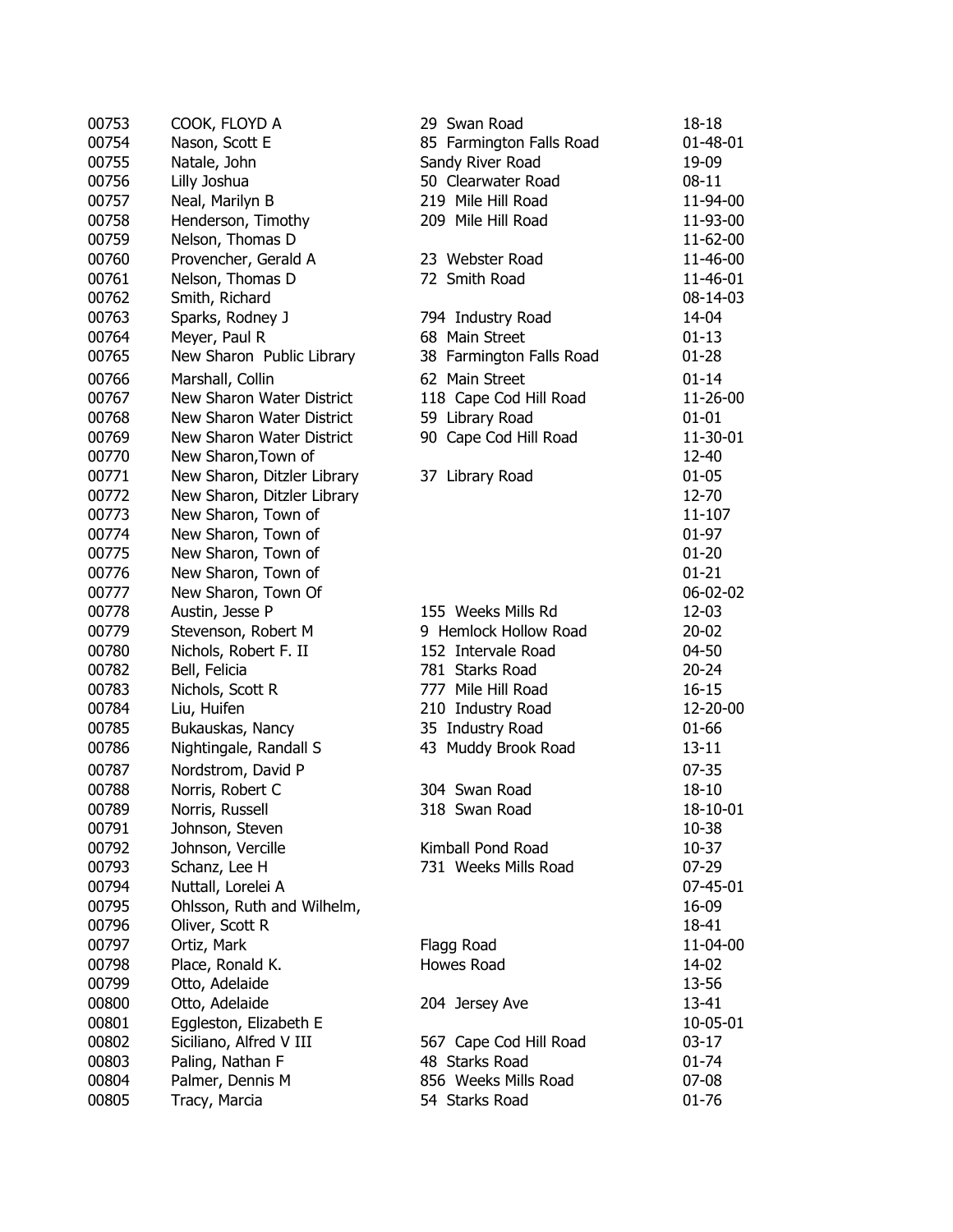| 00806 | Parlin, Julie A                   | 182 Vienna Road           | $02 - 12 - 01$ |
|-------|-----------------------------------|---------------------------|----------------|
| 00807 | Patten, Jana                      |                           | 17-29          |
| 00808 | Payne, Elizabeth A                | York Hill Road            | 16-03          |
| 00809 | Laliberte, Lori Ann               | 193 Kimball Pond Road     | 11-63-00       |
| 00810 | Winter, Christopher D             | 205 KIMBALL POND ROAD     | 11-64          |
| 00811 | Sabasteanski, Jacqueline          | 41 Flagg Road             | 11-06-00       |
| 00812 | Peary, Robert W                   | 51 Flagg Road             | 11-05          |
| 00813 | Luce, Cheryl L                    | 148 Swan Road             | 18-16-01       |
| 00814 | Memisevich, Edin                  | Sandy River Road          | 19-10          |
| 00815 | Saltmarsh Farms Inc.              | 54 Farmington Falls Road  | 01-36-01       |
| 00816 | Perkins, Edwin C. & Natalie A.    | 5 Hovey Road              | 14-05          |
| 00818 | Perkins, Lloyd W                  | <b>Starks Road</b>        | 12-45          |
| 00819 | Perkins, Lloyd W                  | 57 Farmington Falls Road  | 01-49          |
| 00820 |                                   |                           | $14 - 14$      |
|       | Peterson, George J                |                           |                |
| 00821 | Petrie, Barbara T                 | 335 Swan Road             | 18-52-02       |
| 00822 | Bronson, Blaine                   |                           | 17-31-01       |
| 00823 | Hills-Pettitt, Christopher        | 538 Mile Hill Road        | 17-31          |
| 00824 | Phair, Carla P                    | 508 Mile Hill Road        | 17-32-01       |
| 00825 | France, Russell J                 | 634 Kimball Pond Road     | $09-16$        |
| 00826 | Phillips, Albert                  | 620 Industry Road         | 13-29          |
| 00827 | Phillips, Albert                  | <b>Industry Road</b>      | 13-30          |
| 00828 | Millett, Gwendolyn A              | 705 Industry Road         | $14 - 15$      |
| 00829 | LEHIGH, BONITA M                  | 96 George Thomas Road     | $03-10$        |
| 00830 | Pflaum, George J                  |                           | $06 - 15$      |
| 00831 | Ellis, Kera J                     | 55 Lane Road              | 11-108-03      |
| 00832 | Ferris, Bryan L                   | 49 Lane Road              | 11-108-02      |
| 00833 | Pinkham, Leslie D                 |                           | 04-56          |
| 00834 | Pinkham, Leslie D                 | 151 Intervale Road        | 04-55          |
| 00836 | DURRELL, BRADLEY J                | 667 Mile Hill Road        | $16 - 11 - 01$ |
| 00837 | Flagg, Douglas P                  |                           | 13-59          |
| 00838 | Plummer, Kristen K                | 298 Dyer Brown Road       | 10-08          |
| 00839 | Plummer, Kristen K                |                           | $10 - 13$      |
| 00840 | Powaga, Carolyn                   | 88 Farmington Falls Road  | 01-38-01       |
| 00841 | Pond, Edward J                    | 6 Crystal Vale Road       | $07-03$        |
| 00842 | Pond, Edward John                 | 821 Weeks Mills Road      | $07 - 31$      |
|       |                                   | 827 Weeks Mills Road      |                |
| 00843 | Pond, Travis M<br>Pond, Patsy Ann |                           | 07-32<br>07-33 |
| 00844 |                                   | 19 Crystal Vale Road      |                |
| 00845 | Pooler, Roger                     |                           | $03 - 16$      |
| 00846 | Whittemore, Nicholas              |                           | 16-22          |
| 00847 | Gleason, Russell S                |                           | 03-05          |
| 00848 | Davis, Carol Trustee of the       | 783 Farmington Falls Road | 04-05          |
| 00849 | Porter, Diane B                   | 755 Farmington Falls Road | 04-09          |
| 00851 | Porter, Lawrence A                | 781 Farmington Falls Road | 04-06          |
| 00852 | Porter, Micheal A                 | 762 Weeks Mills Road      | 07-09          |
| 00853 | Porter, Robert A                  | 56 Kimball Pond Road      | 11-78-00       |
| 00854 | Davis, Carol                      | Farm. Fls Rd-Front Corner | 04-05-02       |
| 00855 | Porter, Rodney F                  | 5 School Lane             | 01-96          |
| 00856 | Porter, Nancy, Malcolm W. Jr      | 45 Kimball Pond Road      | 11-57-00       |
| 00857 | Porter, Rodney F                  | 15 Starks Road            | 01-79          |
| 00858 | Pottle, Jeffrey                   | 43 Mile Hill Road         | 11-91-00       |
| 00859 | Bohlman, Erika                    | 77 Whittier Road          | 03-27          |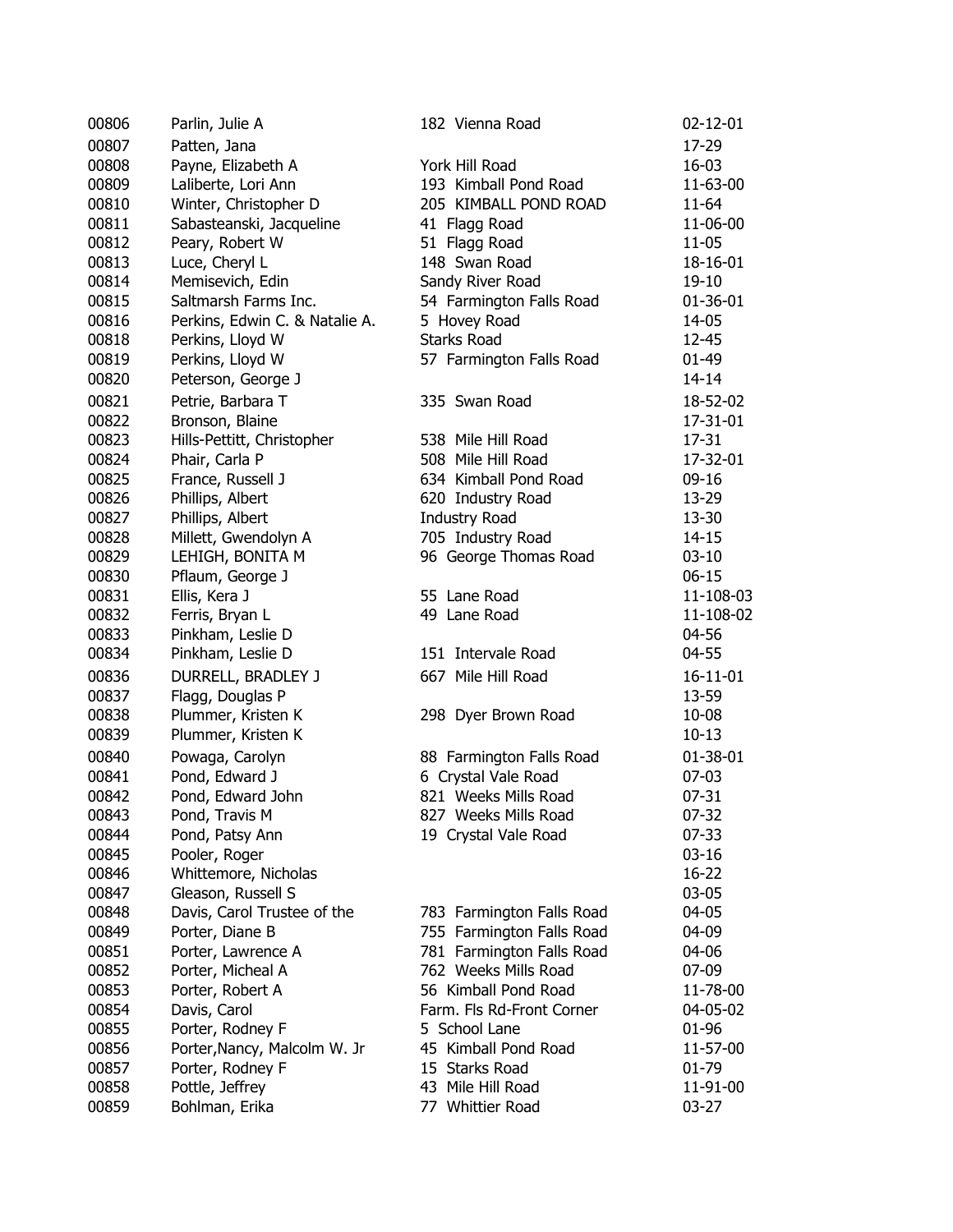| 00860 | Bohlman, Erika J                       | <b>Whitter Road</b>       | 03-28     |
|-------|----------------------------------------|---------------------------|-----------|
| 00861 | Knox, Travis M                         | 411 Farmington Falls Road | 05-05-01  |
| 00862 | POWERS, PHILIP J                       | 65 Whittier Road          | 03-27-01  |
| 00863 | Tyler, Eli                             | 408 Farmington Falls Road | $05 - 21$ |
| 00864 | Pratt, Scott F                         | 177 Weeks Mills Road      | 12-02     |
| 00865 | Hinkley, Rian                          |                           | $20 - 22$ |
| 00866 | Hinkley, Rian                          | 715 Starks Road           | 19-05     |
| 00867 | Prescott, James                        | 739 STARKS ROAD           | $20 - 38$ |
| 00868 | Prescott, Lewis                        | 800 Starks Road           | $20 - 20$ |
| 00869 | Prescott, Lewis                        |                           | $20 - 25$ |
| 00870 | Caruso, Lacye                          | Swan Road                 | 18-20     |
| 00871 | Prior, Stanley C                       | 202 Swan Road             | 18-03     |
| 00872 | Trask, Andrew A                        | 172 Swan Road             | 18-15-03  |
| 00873 | Remick, Cheryl L                       | Kimball Pond Road         | $09-15$   |
| 00874 | Rackliff, Eleanor                      | 679 Farmington Falls Road | $04 - 15$ |
| 00875 | Butterfield, Robert A                  | 31 Kimball Pond Road      | 11-55-00  |
| 00876 | Rackliff, Jason                        | Farmington Falls Road     | 04-31-02  |
| 00877 | Rancourt, William H Jr                 | 324 Kimball Pond Road     | $10 - 28$ |
| 00878 | Randall, Lisa Marie                    | 814 Mile Hill Road        | 16-32     |
| 00879 | Rankin, Joseph N                       | 819 Industry Road         | 14-28-01  |
| 00880 | Rankin, Mary L                         | 842 Industry Road         | 14-02-01  |
| 00881 | Rankin, Joseph N                       | <b>Industry Road</b>      | 14-29     |
| 00882 | Rau, Shirley M                         | 345 Swan Road             | 18-52-01  |
| 00883 | Redmond, Angela M                      | 193 Vienna Road           | $02 - 07$ |
| 00884 | Reed, David G                          | 418 Weeks Mills Road      | $06 - 14$ |
| 00885 |                                        |                           | 04-76     |
| 00886 | Pinkham, Terry A.<br>Reid, William III | 178 Flagg Road            | $10 - 31$ |
| 00887 |                                        |                           | $10 - 30$ |
| 00888 | Reid, William III<br>Reid, William III | 423 Kimball Pond Road     | $10 - 23$ |
| 00889 | Reise, Jeffrey A                       |                           | $16 - 24$ |
| 00890 | Strata Trust Co. FBO Lauren            | 28 York Hill Road         | $17 - 14$ |
| 00891 | New Sharon, Town of                    | 61 Kimball Pond Road      | 11-57-01  |
| 00892 | Reynolds, Bobby J                      | 170 Cape Cod Hill Road    | 11-23-02  |
| 00893 | Rhoades, Tammie S                      | 6 Fox Lane                | 10-07     |
| 00894 | McIntire, Timothy R                    |                           | 14-03     |
|       |                                        |                           |           |
| 00895 | Rice, William                          |                           | $07 - 43$ |
| 00896 | Medcoff, Gordon E                      | 564 Mercer Road           | 19-45     |
| 00897 | Richard, Donald A                      | 719 Farmington Falls Road | $04-13$   |
| 00898 | Letarte, Melissa L                     | 721 Farmington Falls Road | 04-13-01  |
| 00899 | Ayer, Robert R                         | 41 Hemlock Hollow Road    | $20 - 03$ |
| 00900 | Cormier, Thomas P Jr                   | 136 Industry Road         | 12-15-01  |
| 00901 | Richards, Robert Stevens               |                           | 13-64     |
| 00902 | Richards, Robert S                     | 76 Jersey Ave             | 13-38     |
| 00903 | Simpson, Katrina A                     | 33 Jersey Avenue          | 13-68     |
| 00904 | Richardson, Wilfred G                  | 12 Webster Road           | 11-49-00  |
| 00905 | Rinaldi, Eugene C                      | 184 George Thomas Road    | 04-35     |
| 00906 | Ripa, John                             | 97 Five Corners Road      | 10-40-01  |
| 00907 | Ripa, Philip S                         | 87 Five Corners Road      | 10-40     |
| 00908 | Hill, Joshua R                         | 709 Weeks Mills Road      | $07-27$   |
| 00909 | Robbins, Roger H                       | 926 Industry Road         | 14-01-01  |
| 00910 | Kimmick, Edith M                       | 69 Cemetery Road          | 13-08     |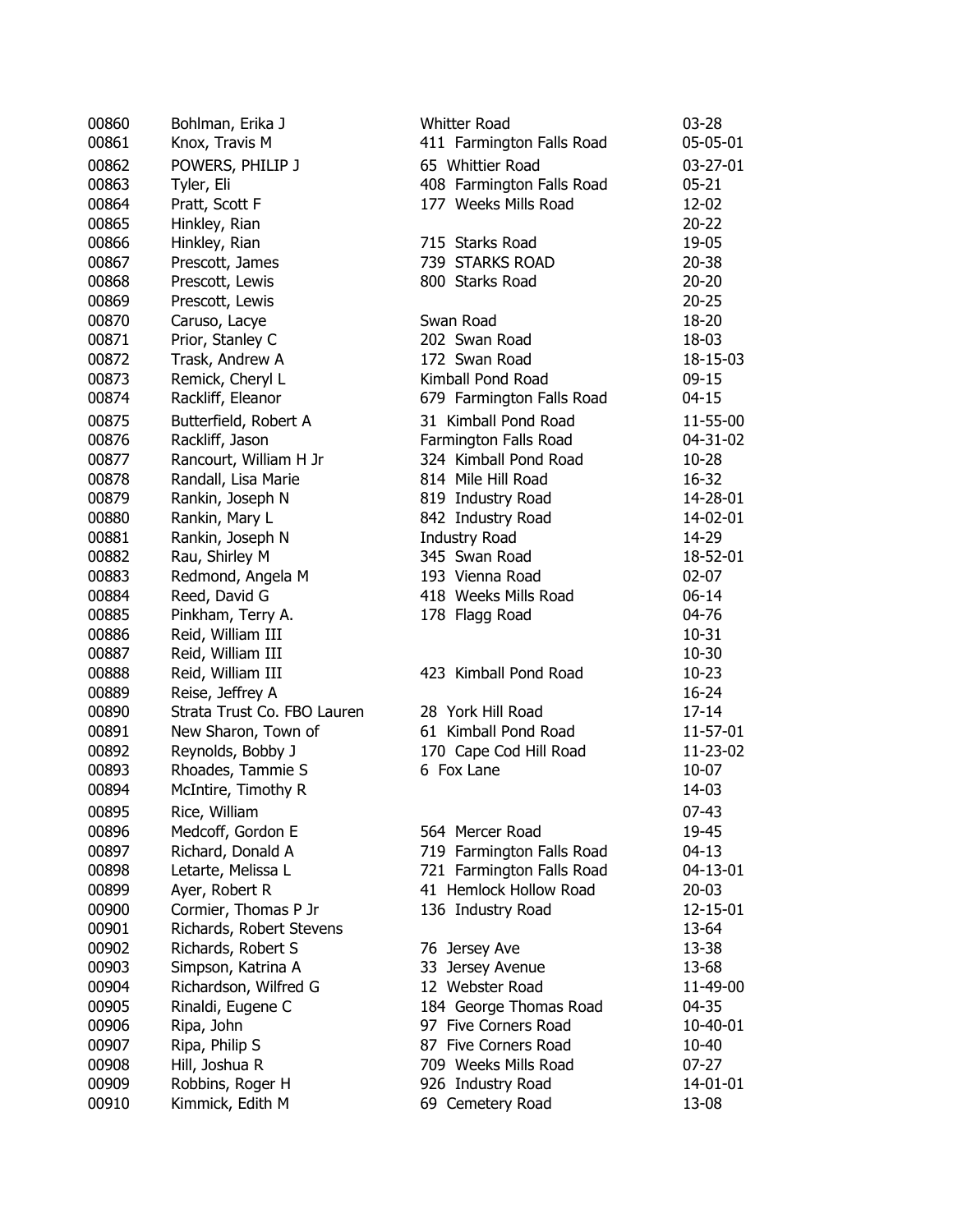| 00911 | Robinson, Myrna J             | Post Office Road          | 11-83-00           |
|-------|-------------------------------|---------------------------|--------------------|
| 00912 | Robinson, Myrna J             | 30 Post Office Road       | $01 - 91$          |
| 00913 | Roche, James                  |                           | 13-20              |
| 00914 | Zhao, Wen Bin                 | 4 Smith Road              | $\degree$ 11-44-00 |
| 00915 | Rollins, Carlton              | 367 Weeks Mills Road      | $06 - 23$          |
| 00916 | Rose, Realty Trust            |                           | 11-105-00          |
| 00917 | New Sharon, Town of           | 10 Chandler Road          | 11-21-00           |
| 00918 | Rose, Realty Trust            | 95 Lane Road              | 11-109-00          |
| 00919 | Gould, Agnes W                | 183 Starks Road           | 12-61-01           |
| 00920 | Federico, Geno A              | 35 Smith Road             | 11-33-00           |
| 00921 | Rouillard, Ronnie             | Kimball Pond Road         | 10-33-01           |
| 00922 | Dunn, James P                 |                           | $10 - 12$          |
| 00923 | Dunn, James P                 |                           | 10-09              |
| 00924 | Ryan, Kathleen A              | 203 Beans Corner Road     | $20 - 37$          |
| 00925 | S.A.D.#9 Cape Cod Hill School | 516 Cape Cod Hill Road    | 03-36              |
| 00926 | New Sharon, Town of           | 11 School Lane            | 01-98              |
|       |                               |                           |                    |
| 00927 | Daggett, Terrance B           | 39 Muddy Brook Road       | $13 - 14$          |
| 00928 | Hartford, Scott               | 169 York Hill Road        | 10-48-01           |
| 00929 | Dau, Bruce R                  | 40 Sandy River Road       | $19 - 11$          |
| 00930 | White, Marvin                 |                           | 12-59              |
| 00931 | Brown Meredith A.             |                           | 12-14-00           |
| 00932 | Brown, Meredith A             | 93 Industry Road          | 12-34              |
| 00933 | Brown, Meredith A.            | <b>Industry Road</b>      | 12-15-00           |
| 00934 | Sawyer, Shirley0              | 62 Mercer Road            | $01 - 83$          |
| 00935 | Sawyer, Shirley               | 4 Post Office Road        | 01-95              |
| 00936 | FORGIONE, DARRYL A II         | 126 MERCER ROAD           | 11-114-00          |
| 00937 | Sweet, Jennifer               | 164 Kimball Pond Road     | 11-72-00           |
| 00938 | Sawyer, Michael R             | 118 Smith Road            | 11-40-00           |
| 00939 | Swisher, John R               | 15 Freedom Way            | 17-35-03           |
| 00940 | Scannell, Vincent J           |                           | $10-17$            |
| 00941 | Schiche, Sheri Lynn Waters    | 531 Mile Hill Road        | $17 - 23$          |
| 00942 | SCHINZEL, KEITH L             | 116 Intervale Road        | 04-47              |
| 00943 | Scholl, Ernest                | 438 Farmington Falls Road | $05 - 23$          |
| 00944 | Wilkins, Devin                | 103 Intervale Road        | 04-60              |
| 00945 | Scott, Shannon                | 29 Cemetery Road          | 06-29              |
| 00946 | Searles, Harvey Jr            | 344 Swan Road             | 18-09              |
| 00947 | Seefeldt, Roy C               | 273 Swan Road             | 18-43              |
| 00948 | Mehlin, Elizabeth             | 55 Cape Cod Hill Road     | $01 - 103$         |
| 00949 | Senter, Richard W             |                           | 13-46              |
| 00950 | Senter, Richard W             |                           | 14-22              |
| 00951 | Senter, Richard W             |                           | 13-43              |
| 00952 | Senter, Richard W             |                           | 14-41              |
| 00953 | Senter, Richard W             |                           | 13-48              |
| 00954 | Senter, Richard W             |                           | 14-21              |
| 00955 | Senter, Richard W             |                           | 14-42              |
| 00956 | Senter, Richard W             |                           | 13-49              |
| 00957 | Laforge, Racheal N            | 128 Bassett Road          | 14-26              |
| 00958 | Senter, Richard W             |                           | 13-47              |
| 00959 | Senter, Richard W             |                           | 14-38              |
| 00960 | Senter, Richard W             |                           | 14-43              |
| 00961 | Senter, Richard W             |                           | 14-20              |
|       |                               |                           |                    |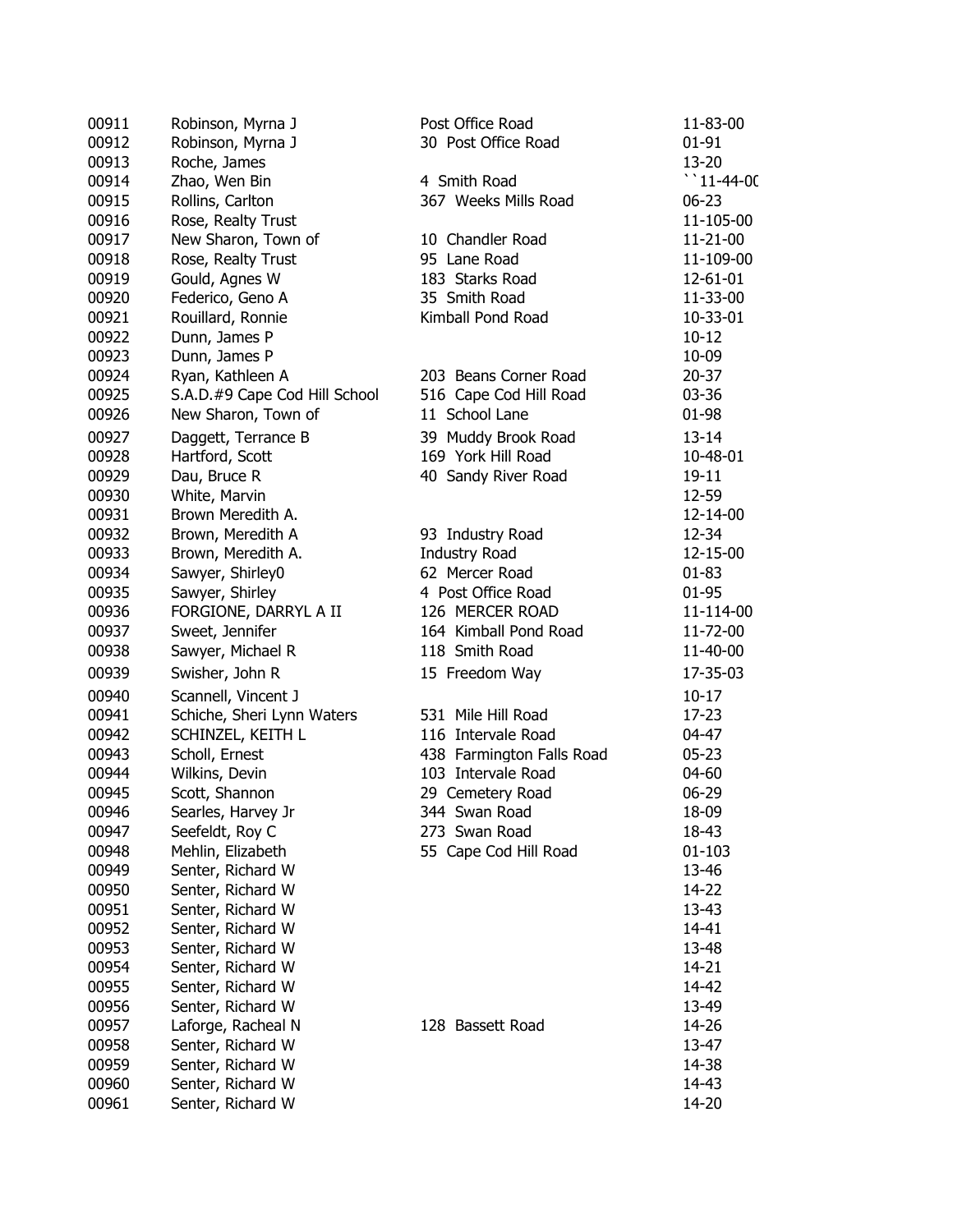| 00962 | Senter, Richard W             |                                          | 14-23     |
|-------|-------------------------------|------------------------------------------|-----------|
| 00963 | Senter, Richard W             |                                          | 14-25     |
| 00964 | Senter, Richard W             |                                          | 13-44     |
| 00965 | Senter, Richard W             |                                          | 14-40     |
| 00966 | Senter, Richard W             |                                          | 14-24     |
| 00967 | Senter, Richard D             |                                          | 14-30     |
| 00968 | Helen Tiller, LLC             |                                          | $20 - 09$ |
| 00969 | Flagg, Robin S                | 195 Glenn Harris Road                    | 20-09-01  |
| 00970 | Kempton, Gerald               |                                          | 10-49     |
| 00971 | Giguere, Michael A.           | 118 York Hill Road                       | 17-07     |
| 00972 | Begin, Tasmin Ronson          | 198 Mile Hill Road                       | 11-101-02 |
| 00973 | Sheridan, Joyce               | 346 Starks Road                          | 12-48     |
| 00974 |                               |                                          | 14-31     |
|       | Shurtleff, Daniel R           | 925 Industry Road<br><b>Island Field</b> |           |
| 00975 | Silver Shade Land Holdings    |                                          | 04-29     |
| 00976 | Silver Shade Land Holdings    | Farmington Falls Rd-Field                | 04-28     |
| 00977 | Silver Valley Farms Inc.      | Farm.Fls Rd, Field/Barn                  | 04-22     |
| 00978 | Simmons, Michael G            | 249 Industry Road                        | 12-30     |
| 00979 | Simpson, Gary S. Trust        |                                          | $10 - 22$ |
| 00980 | Simpson, Gary S. Trust        | 492 Kimball Pond Road                    | $10 - 32$ |
| 00982 | Sinclair, Milton W            | 15 Glenn Harris Road                     | 19-01     |
| 00983 | Sinclair, Milton W            |                                          | $12 - 51$ |
| 00984 | Sinclair, Milton W            | 319 Starks Road                          | 12-57     |
| 00985 | Dinnel, Brian                 | 230A Vienna Road                         | $02 - 17$ |
| 00986 | Smiley, Michael Jon           | 730 Mile Hill Road                       | 16-35     |
| 00987 | Smiley, Philip L. & Philip T. | 308 Weeks Mills Road                     | $06-19$   |
| 00988 | Smith, Arnold A               | 200 Smith Road                           | 11-39-00  |
| 00989 | Smith, Benjamin J             | Smith Road                               | $10 - 11$ |
| 00990 | Smith, Benjamin J             | 231 Smith Road                           | $10 - 10$ |
| 00992 | Smith, Frank H                | 65 Five Corners Road                     | $10 - 41$ |
| 00993 | Smith, Frank H                |                                          | 10-39-01  |
| 00994 | <b>CLOUTIER, HEATHER L</b>    | 68 Kimball Pond Road                     | 11-77-00  |
| 00995 | Smith, Robert W               | 224 Smith Road                           | 11-38-00  |
| 00996 | Barker, Kelly A               | 58 Starks Road                           | $01 - 77$ |
| 00997 | Guppy, Christopher J          | 791 Mile Hill Road                       | $16 - 16$ |
| 00998 | Wright David A                | 74 Swan Road                             | 11-98-00  |
| 00999 | Smith, Kenneth L              | 79 George Thomas Road                    | 04-40     |
| 01000 | Nutting, Dillon               | 86 Mile Hill Road                        | 11-103-00 |
| 01001 | Clark, Matthew                | 15 Gordon Road                           | $07 - 37$ |
| 01003 | Smith, Lois                   | 100 Main Street                          | 01-09     |
| 01004 | Pinkham, Daniel               | 84 Swan Road                             | 11-97     |
| 01005 | Averill, David A              | 115 Cape Cod Hill Road                   | 11-12-00  |
|       |                               | 455 Weeks Mills Road                     |           |
| 01006 | Gullifer, Amanda L            |                                          | 06-28     |
| 01007 | Snyder, Karen D               | 425 Weeks Mills Road                     | $06 - 27$ |
| 01008 | MCKENNA, WILLIAM T            | <b>Starks Road</b>                       | $20 - 28$ |
| 01009 | Spaulding, Frank E            | 29 George Thomas Road                    | 04-42     |
| 01010 | Glidden, Justin F             | 28 Dumeny Road                           | 18-39     |
| 01011 | Spruce Ledge Holdings, LLC    | Weeks Mills Road                         | $06 - 20$ |
| 01012 | St. Clair, Rita               | 177 Cape Cod Hill Road                   | 04-73     |
| 01013 | Ross, James M                 | Dave Harris Road                         | 09-03     |
| 01014 | Stanley, Jessica              | 82 Lane Road                             | 12-77     |
| 01015 | Palmariello, Matthew          | 248 Farmington Falls Road                | $05 - 16$ |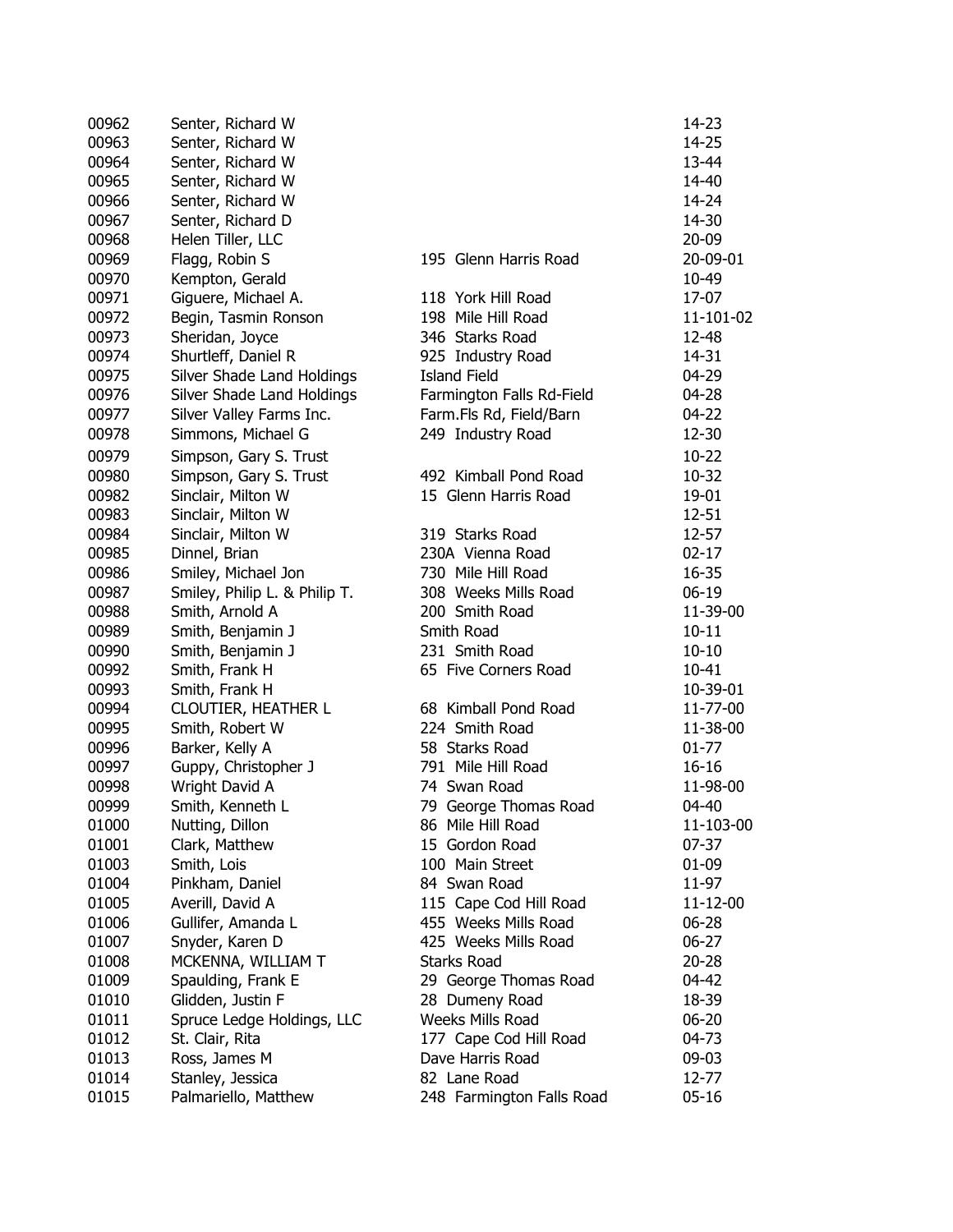| 01016 | State of Maine (on NS-F Falls |                           | 04-33     |
|-------|-------------------------------|---------------------------|-----------|
| 01017 | State of Maine (McIntire      |                           | $15 - 01$ |
| 01018 | State of Maine (Muddy Brook   |                           | 12-69     |
| 01019 | State of Maine (Muddy Brook   |                           | 12-82     |
| 01020 | Lachance, Gary                |                           | 11-106-00 |
| 01021 | Hjort, Jonathan R             | 303 Beans Corner Road     | 13-53-01  |
| 01022 | STEVENS, TIFFANY R            | 282 Swan Road             | 18-11-01  |
| 01023 | Storer, Jared J               | Sandy River Road          | 19-15     |
| 01024 | Stultz, Vicki E               | 137 Butterfield Road      | 14-34     |
| 01025 | Kelley, Deanna                | 482 Cape Cod Hill Road    | $03 - 37$ |
| 01026 | Swan, Jon R                   | 34 Industry Road          | $01 - 63$ |
| 01027 | Swasey, Charlton J            |                           | $07 - 41$ |
| 01028 | Swasey, Charlton J. Bucci,    | 69 Gordon Road            | $07 - 38$ |
| 01029 | Sweatt, Gary                  | 57 Main Street            | $01 - 25$ |
| 01030 | Sweeney, Bradford G           | Lane Road                 | 19-36     |
|       |                               |                           |           |
| 01031 | Sweet, Wilfred J Jr           | 464 Kimball Pond Road     | $10 - 45$ |
| 01032 | Swett, Mark A                 | 202 Main Street           | $01 - 03$ |
| 01033 | Swihart, Mark W               | 261 Farmington Falls Road | $05 - 10$ |
| 01034 | Swisher, Patrica A            | Mile Hill Road            | 17-35     |
| 01035 | Swisher, John R               | 454 Mile Hill Road        | 17-35-04  |
| 01036 | Swisher, John R               | Mile Hill Road            | 17-35-05  |
| 01037 | Packard, Kevin                | 84 Cemetery Road          | 13-19     |
| 01038 | Tatarczuk, Stephen P          |                           | 10-47     |
| 01039 | Nash, Daniel                  | 483 Beans Corner Road     | 14-55     |
| 01040 | Eldridge, Kelly               | 403 Starks Road           | 12-55     |
| 01041 | Taylor, Paul W                | 129 Mile Hill Road        | 11-92-00  |
| 01042 | Taylor, Ricky A               | 335B Swan Road            | 18-52-03  |
| 01043 | Leung, Nelson                 | 54 York Hill Road         | $17 - 11$ |
| 01044 | Bridges, Dexter               | 194 York Hill Road        | 17-03     |
| 01045 | Therrien, Paul L              | 60 Howes Road             | 14-03-01  |
| 01046 | Lilja, Cynthia A              | 363 Starks Road           | 12-57-01  |
| 01047 | Thombs, Marshall              | 49 Chandler Road          | $11 - 19$ |
| 01048 | Thombs, Marshall              | 41 Chandler Road          | 11-18-00  |
| 01049 | Smith, Jordan H               | 153 George Thomas Road    | 04-38     |
| 01050 | Thompson, Neal E              |                           | 07-34-01  |
| 01051 | Thompson, Neal E              |                           | 07-39-01  |
| 01052 | Thompson, Robert T            | 111 Cape Cod Hill Road    | 11-13-00  |
| 01053 | Gilley, Kyle A                | 325 Swan Road             | 18-50     |
| 01054 | Thompson, Neal E              | 95 Crystal Vale Road      | 07-34     |
| 01055 | Rymes, Thomas J               | 161 Mercer Road           | 11-104-00 |
| 01056 | RYFF 4 LLC                    | Mile Hill Road            | 11-103-01 |
| 01057 | Tilton, Stanley C             | 447 Starks Road           | 19-29     |
| 01058 | Knowles, Elizabeth J          | 421 Starks Road           | 19-31-01  |
| 01059 | Tolman, Frank A               |                           | $04 - 18$ |
| 01060 | TOLMAN, GEORGIA D.            | 69 Shadagee Road          | 07-44-01  |
| 01061 | Haley, Emily J                | 190 Vienna Road           | $02 - 12$ |
| 01062 | Tolman, John R Jr             | 341 Farmington Falls Road | 05-07-01  |
| 01063 | TOLMAN, JANE S                | 44 Shadagee Road          | 06-37     |
| 01064 | Tooker, George                |                           | $06 - 01$ |
| 01065 | Tosch, Richard                | 464 Cape Cod Hill Road    | 03-38     |
| 01066 | Tracy, S Scott                |                           | 08-20     |
|       |                               |                           |           |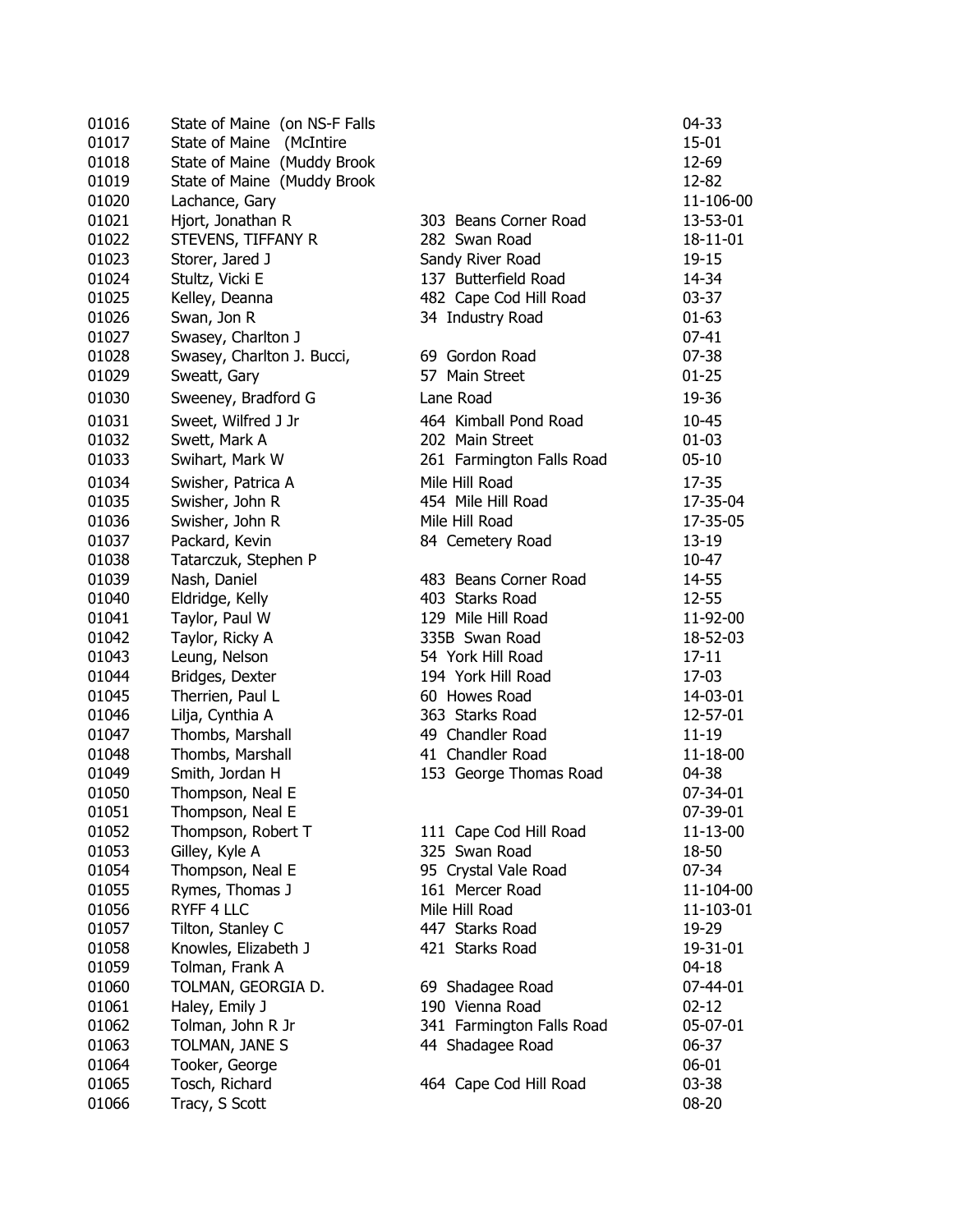| 01067 | Tracy, Brian D                | 45 Weeks Mills Road       | 12-07-01       |
|-------|-------------------------------|---------------------------|----------------|
| 01068 | Hickey, Michael J             | 115 Weeks Mills Road      | 12-05-01       |
| 01069 | John L Donald Sr. and Marcia  | 227 Weeks Mills Road      | 13-01-01       |
| 01070 | Tracy, Peter                  |                           | $08 - 18$      |
| 01071 | Tracy, Abbie                  | 236 Industry Road         | 12-21-00       |
| 01072 | Tracy, S Scott                |                           | $07 - 44$      |
| 01073 | Schramm, Daryl T              | 75 Weeks Mills Road       | 12-05-00       |
| 01074 | Nuttal, Jennifer Liegh        | 550 Cape Cod Hill Road    | 03-34-01       |
| 01075 | Nuttall, Jennifer Leigh       | 548 Cape Cod Hill Road    | 03-34          |
| 01076 | Trepanier, Ronald E           | 77 Main Street            | $01 - 27$      |
| 01077 | Cushing, Robert W             |                           | 08-01-01       |
| 01078 | Tuttle, Alston                | 118 Farmington Falls Road | $01 - 44$      |
| 01079 | Tuttle, Alston                | 108 Farmington Falls Road | $01 - 41 - 01$ |
| 01080 | M&N Douin LLC.                | 150 Mercer Road           | 11-113-00      |
| 01081 | Tuttle, Alston                |                           | $01 - 42 - 01$ |
| 01082 | Tuttle, Alston                | 115 Farmington Falls Road | $01 - 45$      |
| 01083 | France, Taylor                | 267 Kimball Pond Road     | 10-26          |
| 01085 | Olbert, Elizabeth             | 9 Nadeau Lane             | $01-19$        |
| 01086 | Vanderhoff, William II        | 48 Hovey Road             | $14 - 11$      |
| 01087 | Pound, Glendon L              | 167 Weeks Mills Road      | 12-01-00       |
|       | <b>FairPoint</b>              |                           |                |
| 01089 |                               |                           | 05-11-01       |
| 01090 | Viles, Gary T                 | 701 Farmington Falls Road | $04 - 14$      |
| 01091 | <b>Village Cemetery</b>       |                           | $01 - 06$      |
| 01092 | Vincent, Edward B             | 423 Beans Corner Road     | 14-57-01       |
| 01093 | McCourt, Dennis W             | 727 INDUSTRY ROAD         | 14-13          |
| 01094 | Buntin, Josh B                | 238 Swan Road             | 18-14          |
| 01095 | Walsh, Scott T                | 535 Weeks Mills Road      | 06-42          |
| 01096 | Washburn, Henry J             | 38 Intervale Road         | 04-43-01       |
| 01097 | Waterhouse, Donald            | 260 Industry Road         | 12-23-00       |
| 01098 | Granat, David C               | 545 Mile Hill Road        | 17-25          |
| 01099 | Watson, Elbridge Jr           | 153 Cape Cod Hill Road    | 11-10-00       |
| 01100 | Waugh, Marilyn M              | 790 Mile Hill Road        | 16-31          |
| 01101 | Webb, Carol J                 | 142 Jersey Ave            | 13-39          |
| 01102 | Webb, Gary E                  | York Hill Road            | 09-21          |
| 01103 | Webber, Gregory (Life Estate) | 102 Mercer Road           | $01 - 86$      |
| 01104 | Bailey, Daryl                 | 203 Vienna Road           | $02 - 08$      |
| 01105 | Webber, Lawrence L            | 185 Vienna Road           | 02-08-01       |
| 01106 | Webster, Eric M               | 18 Smith Road             | 11-43-01       |
| 01107 | Webster, Maynard A            | 21 Mile Hill Road         | 11-90-00       |
| 01108 | FLOYD, RHONDA G               | 20 Webster Road           | 11-43-00       |
| 01109 | Webster, Maynard & Margaret   |                           | 11-47-00       |
| 01110 | Bartlett, Nathan              | 18 Cape Cod Hill Road     | 11-53-00       |
| 01111 | Weeks Mills Baptist Church    | 20 Cemetery Road          | 13-17          |
| 01112 | <b>Weeks Mills Cemetery</b>   |                           | 06-30          |
| 01113 | Lyon, Warren                  | 43 Swan Road              | 18-19          |
| 01114 | Weese, John                   | 102 114 Glenn Harris Road | 13-70          |
| 01115 | Baga, Richard M               | 102 Gloria Road           | $03 - 35$      |
| 01116 | Wilson, Floyd E               | 481 Cape Cod Hill Road    | $03 - 14$      |
| 01117 | Bower, Scott A                | 104 Cape Cod Hill Road    | 11-29-00       |
| 01118 | Welch, John R                 | 73 Cape Cod Hill Road     | 11-15-00       |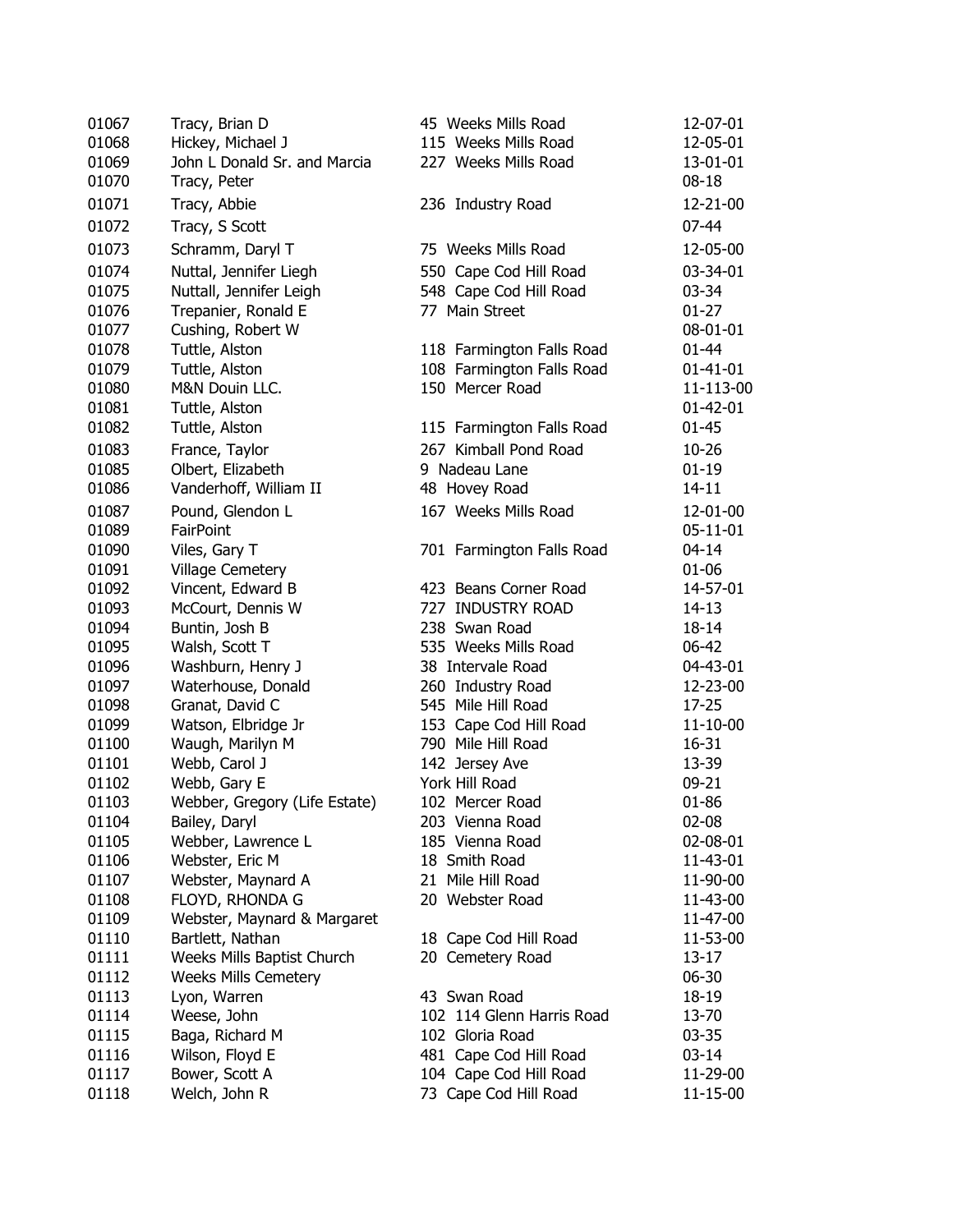| 01119 | Welch, Michael E                | 108 Mercer Road           | 01-87      |
|-------|---------------------------------|---------------------------|------------|
| 01120 | Tripp, David A                  |                           | 08-06      |
| 01121 | Wheeler, Charles A Jr           | 395 Mercer Road           | 18-03-01   |
| 01122 | Wheeler, Deborah JC             | 49 Bailey Hill Road       | $07-11$    |
| 01123 | Whipple, Cara P                 | 733 Farmington Falls Road | 04-12      |
| 01124 | Whipple, Cara P                 |                           | 04-32      |
| 01125 | Mckay, Christopher J            | 275 Mercer Road           | 18-01      |
| 01127 | Flaherty, Troy E                | Kimball Pond Road         | $09-11$    |
| 01128 | White, Douglas A                | 204 Kimball Pond Road     | 11-70-00   |
| 01129 | White, Michael J                | 7 Webster Road            | 11-45-00   |
| 01130 | Witt, Scott D                   | 639 Farmington Falls Road | 04-18-01   |
| 01131 | Whittemore, Phyllis             | 313 Swan Road             | 18-48      |
| 01132 | Whittemore, Nicholas            |                           | 16-20      |
| 01133 | Whittemore, Nicholas            |                           | 16-26      |
| 01135 | Whittemore, Nicholas            |                           | 16-08      |
| 01136 | Whittemore, Nicholas            |                           | $20 - 30$  |
| 01137 | Whittemore, Nicholas            | 76 Roxy Rand Road         | $16 - 25$  |
| 01138 | Whittemore, Nicholas            |                           | 04-52      |
| 01139 | Whittemore, Nicholas            |                           | 16-07      |
| 01140 | Whittemore, Nicholas            |                           | $16 - 23$  |
| 01141 | Whittier, Terry                 | 678 Cape Cod Hill Road    | $03 - 32$  |
| 01142 | Whittemore, Nicholas            |                           |            |
| 01143 |                                 |                           | $16 - 21$  |
|       | Spruce Ledge Holding LLC        |                           | $05-11,12$ |
| 01144 | Willford, Christine             |                           | 08-02      |
| 01145 | Luce, James                     | 147 Swan Road             | 18-26      |
| 01146 | Williams, Gerald K              | 97 Farmington Falls Road  | 01-47      |
| 01147 | Williams-Jordan, Karen          |                           | $03 - 25$  |
| 01148 | Williams-Jordan, Karen          |                           | $03 - 23$  |
| 01149 | Williams-Jordan, Karen          |                           | $03 - 26$  |
| 01150 | Wing, Ethan E                   |                           | $20 - 26$  |
| 01151 | Wing, Elizabeth                 |                           | $20 - 32$  |
| 01152 | Wing, Shawn R                   | 868 Industry Road         | $14 - 01$  |
| 01153 | Wingfield, Charles Scott        | 8 Sandy River Road        | 19-08      |
| 01154 | Winslow, Peter V                | 258 Farmington Falls Road | $05-17$    |
| 01155 | JENKS, JEFFREY W                | 90 Lane Road              | 12-76      |
| 01156 | Durrell, Lorraine L. & David L. | 145 Bailey Hill Road      | $07-14$    |
| 01157 | Durrell, Lorraine L. & David L. | 146 Bailey Hill Road      | $07-17$    |
| 01158 | Wolfe, Jonathan                 | 130 Bailey Hill Road      | 07-18-01   |
| 01159 | Wood, Darryl                    | George Thomas Road        | 04-34      |
| 01160 | Wood, Darryl A                  | 215 George Thomas Road    | 04-37      |
| 01161 | Dapolito, Patrick               |                           | $06 - 31$  |
| 01162 | Dapolito, Robert J              | Hovey Road                | 13-09      |
| 01163 | Wood Properties, LLC            |                           | $20 - 19$  |
| 01164 | Wood Properties, LLC            |                           | $20 - 21$  |
| 01165 | Wood, Raymond                   | Beans Corner Road         | $20 - 18$  |
| 01166 | Wood, Raymond                   | <b>Weeks Mills Road</b>   | $07 - 30$  |
| 01168 | Wood, Raymond                   | 79 Dyer Brown Road        | $03 - 41$  |
| 01169 | Boudreau, Paul W                | 58 Main Street            | $01 - 15$  |
| 01170 | Woods, Douglas E Jr             | 112 Swan Road             | 18-17      |
| 01171 | Kelley, Deanna                  | Cape Cod Hill Road        | 03-37-01   |
| 01172 | Bowden, John S                  | 123 Dyer Brown Road       | 03-44      |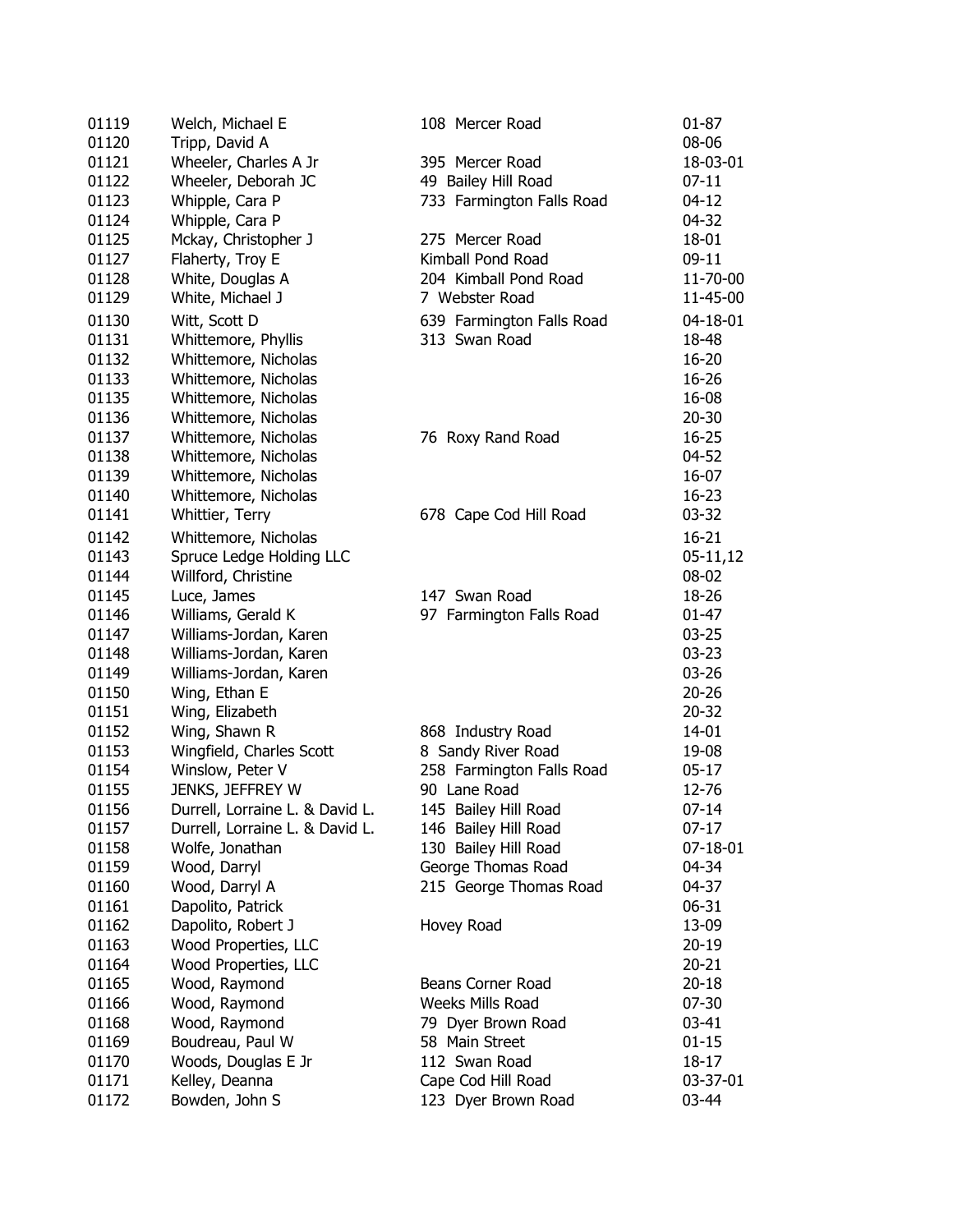| 01173 | Works, Keven J                |                              | $03 - 45$      |
|-------|-------------------------------|------------------------------|----------------|
| 01174 | Works, Leon W                 |                              | 03-46          |
| 01176 | Works, Norman L               |                              | $03 - 42$      |
| 01177 | Wright, David A               | 650 Mercer Road              | 19-51          |
| 01178 | Brisard, Robert A             | 82 Starks Road               | 12-39          |
| 01179 | Brisard, Robert A             |                              | 12-65          |
| 01181 | Wright, Mark D                | 7 Post Office Road           | 11-80-00       |
| 01182 | Burns, Brian C                |                              | 18-31          |
| 01184 | Letourneau, Gregory E         | 366 Mile Hill Road           | 17-40          |
| 01185 | Arnold, Jonathan              | 88 Swan Road                 | 11-101-04      |
| 01186 | Yehle, Rosemary C             |                              | 17-12          |
| 01187 | York, Brenda                  |                              | $04 - 31$      |
| 01188 | York, Carl A                  | 213 York Hill Road           | 10-43-01       |
| 01189 | McInaw, Dawn Marie (Pers      | 16 Freedom Way               | 17-35-02       |
| 01190 | Allen, Melinda Y              | 160 Cape Cod Hill Road       | 11-23-00       |
| 01191 | Kern, Monica                  | 210 George Thomas Road       | 04-34-01       |
| 01193 | Whittier, Michelle T          | 237 Swan Road                | 18-31-01       |
| 01194 | Bailey, Anne R                | 186 Mile Hill Road           | 11-101-01      |
| 01195 | Carrier, Jason J              | 112 Mile Hill Road           | 11-103-06      |
| 01196 | Kruchkow, Diane               |                              | $06 - 02 - 01$ |
| 01197 | Bryant, Jamie L               | 324 Mile Hill Road           | 17-40-01       |
| 01198 | Kelly, Dana R                 | 232 Clearwater Road          | 08-01          |
|       |                               |                              |                |
| 01200 | Scientific Games Inc.         |                              | P01-11         |
| 01201 | Congregational Church, Vestry | 25 Cape Cod Hill Road        | 01-99-01       |
| 01203 | Desouza, Anthony              | 303 Kimball Pond Road        | 10-26-01       |
| 01204 | Hutchinson, Ryan              | 299 Kimball Pond Road        | 10-26-02       |
| 01205 | Bitterauf, Hellmut            |                              | $03 - 51$      |
| 01206 | Nichols, Sally D              | 165 Intervale Road           | 04-54-01       |
| 01207 | Guimond, Diane E              |                              | 04-54-02       |
| 01208 | Guimond, Roland J             |                              | 04-54-03       |
| 01209 | Lidstone, David J             | 277 Kimball Pond Road        | 10-26-04       |
| 01210 | Wales, Robert T.              | Mile Hill Road               | 11-101-05      |
| 01211 | Oemeke, Kenneth P             | 251 Mile Hill Road           | 11-95-02       |
| 01212 | Hutchinson, Ryan C            | 289 Kimball Pond Road        | 10-26-03       |
| 01213 | Donald, Jeff                  | 136 Weeks Mills Road         | 05-14-01       |
| 01214 | Reis, Kathleen                | 134 Swan Road                | 18-16-02       |
| 01215 | Tucker, Dwayne                | 170 Swan Road                | 18-15          |
| 01216 | Gillespie, Mark               | 336 Mile Hill Road           | 17-40-02       |
| 01217 | Bradley, Christopher W        | <b>FARMINGTON FALLS ROAD</b> | 05-03-01       |
| 01218 | Steele, Savanna K             | 222 Vienna Road              | 02-15-01       |
| 01219 | Walsh, Scott                  |                              | 06-41-01       |
| 01221 | Rodney J. Sparks, Trustee,    |                              | 14-04-01       |
| 01223 | Moceus, June T                | Cape Cod Hill Road           | 02-14-02       |
| 01224 | Tosch, Kent W                 | 517 Cape Cod Hill Road       | $03 - 15$      |
| 01227 | Bitterauf, Helmut E           |                              | 03-51-01       |
| 01229 | Gage, Donald A                |                              | 04-27-01       |
| 01231 | Donald, John Jr               | Farmington Falls Road        | 05-07-02       |
| 01233 | Lee, Jayson                   | 2 Weeks Mills Road           | 05-11-02       |
| 01234 | Donald, Frank                 | 148 Weeks Mills Road         | 05-14-02       |
| 01235 | Hardy, Ruby L.                | 887 Weeks Mills Road         | 07-04-01       |
| 01237 | Eastman, James L              | 82 Five Corners Road         | 10-39-03       |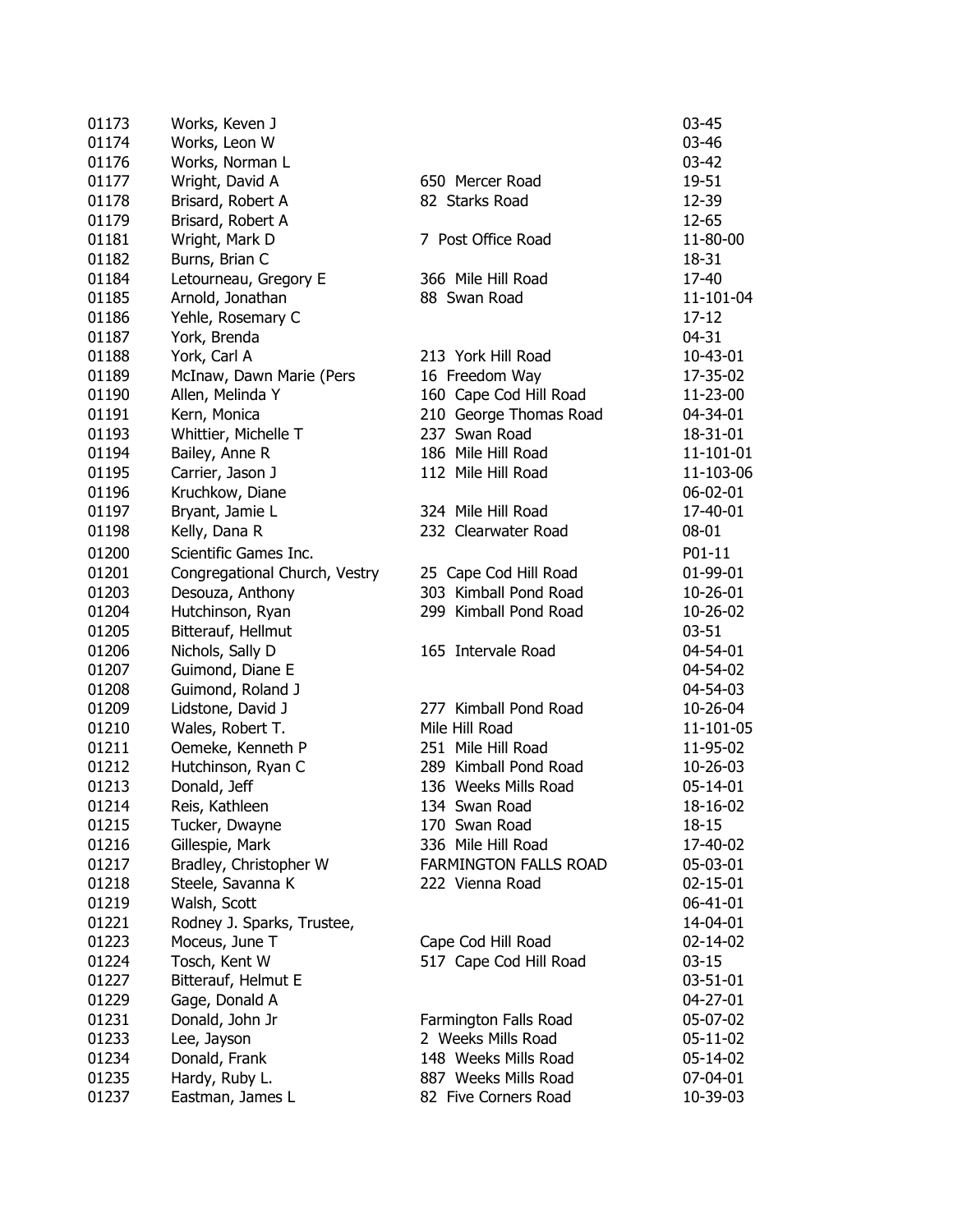| 01238          | Holmes, Elizabeth       |
|----------------|-------------------------|
| 01241          | Dill, Travis C          |
| 01243          | Donald, John L Sr       |
| 01247          | Sunset View, Inc.       |
| 01248          | Osgood, Zachary R       |
| 01249          | Sunset View, Inc.       |
| 01250          | Sunset View, Inc.       |
| 01251          | Sunset View, Inc.       |
| 01252          | Pittenger, Debbie A     |
| 01253          |                         |
|                | Conrad, Brittany L      |
| 01254          | Sobestanovich, John     |
| 01255          | Sunset View, Inc.       |
| 01256          | Feegel, Raymond E       |
| 01257          | DiBeradino Kathryn      |
| 01258          | Mueller, Ronald Walter  |
| 01259          | COLSON, TRAVIS A        |
| 01263          | Ireton, Patricia O. c/o |
| 01264          | Adams, Jeffrey S        |
| 01267          | Maine S.A.D. #9         |
| 01268          | Tibbetts, Carl          |
| 01270          | Pond, Wendy A           |
| 01271          | Wood, Steven R          |
| 01272          | Senecal, Sandra L       |
| 01273          | Probert, Russell A      |
| 01274          | Weatherby, Kate         |
| 01275          | Thompson, Odlin P II    |
| 01276          |                         |
|                | Almy, Justin            |
| 01278<br>01279 | Woodbury, Alan G        |
|                | McCabe, Laurie M        |
| 01280          | Hudak, Rye M            |
| 01281          | Packard, Kevin          |
| 01283          | Methodist Church        |
| 01284          | Macleod, Daniel B       |
| 01285          | Stevens, Alycia         |
| 01286          | Bullen, Craig H         |
| 01287          | Miller Robert           |
| 01288          | Simpson, Katrina A      |
| 01290          | Shawkey, Dorothy        |
| 01293          | MEADER, LENNY R         |
| 01294          | Guimond, Roland J       |
| 01295          | Thompson, Peter G       |
| 01297          | Robbins, Roger II       |
| 01298          | Tuttle, Alexander J Jr  |
| 01299          | Biegon, Perry Jon       |
| 01300          | Levesque, Josh C        |
| 01302          | Chassie, Wynona Y       |
| 01304          | Siciliano, Alfred V III |
| 01305          | Davis, Kyle J           |
| 01306          | Sebasticook Lumber      |
| 01307          | Schott, Karen L         |
|                |                         |
| 01308          | Richardson, Robert A    |

| 01238 | Holmes, Elizabeth       | Five Corners Road         | 10-43-02  |
|-------|-------------------------|---------------------------|-----------|
| 01241 | Dill, Travis C          | 36 Lane Road              | 11-110-01 |
| 01243 | Donald, John L Sr       | Weeks Mills Road          | 12-01-01  |
| 01247 | Sunset View, Inc.       |                           | 16-30-01  |
| 01248 | Osgood, Zachary R       | 113 Hampshire Hill Road   | 16-30-02  |
| 01249 | Sunset View, Inc.       |                           | 16-30-03  |
| 01250 | Sunset View, Inc.       |                           | 16-30-04  |
| 01251 | Sunset View, Inc.       | Hampshire Hill Road       | 16-30-05  |
| 01252 | Pittenger, Debbie A     | 161 Hampshire Hill Road   | 16-30-06  |
| 01253 | Conrad, Brittany L      | Hampshire Hill Road       | 16-30-07  |
| 01254 | Sobestanovich, John     | 183 Hampshire Hill Road   | 16-30-08  |
| 01255 | Sunset View, Inc.       |                           | 16-30-09  |
| 01256 | Feegel, Raymond E       |                           | 16-30-10  |
| 01257 | DiBeradino Kathryn      | Hampshire Ridge Subdvison | 16-30-11  |
| 01258 | Mueller, Ronald Walter  |                           | 16-30-12  |
| 01259 | <b>COLSON, TRAVIS A</b> | 263 Hampshire Hill Road   | 16-30-13  |
| 01263 | Ireton, Patricia O. c/o | 173 Lane Road             | 19-64-01  |
| 01264 | Adams, Jeffrey S        | 150 Beans Corner Road     | 20-15-03  |
| 01267 | Maine S.A.D. #9         |                           | 03-36-02  |
| 01268 | Tibbetts, Carl          | 161 George Thomas Road    | 04-38-02  |
| 01270 | Pond, Wendy A           |                           | 07-03-01  |
| 01271 | Wood, Steven R          | 779 Weeks Mills Road      | 07-30-02  |
| 01272 | Senecal, Sandra L       | 139 Hardy Lane Farmington | 08-08-01  |
| 01273 | Probert, Russell A      | Kimball Pd/Hoch Rd        | 09-09-01  |
| 01274 | Weatherby, Kate         | 74 Starks Road            | 12-38     |
| 01275 | Thompson, Odlin P II    | 588 Industry Road         | 13-24-01  |
| 01276 | Almy, Justin            |                           | 13-32-01  |
| 01278 | Woodbury, Alan G        | 435 Starks Road           | 19-31     |
| 01279 | McCabe, Laurie M        | 364 Lane Road             | 19-39-01  |
| 01280 | Hudak, Rye M            | 82 Hemlock Hollow Road    | $20 - 06$ |
| 01281 | Packard, Kevin          |                           | 13-19-01  |
| 01283 | Methodist Church        |                           | 01-79-01  |
| 01284 | Macleod, Daniel B       | 83 Intervale Road         | 04-61-01  |
| 01285 | Stevens, Alycia         | 758 Weeks Mills Road      | 07-09-02  |
| 01286 | Bullen, Craig H         | Kimball Pond Road         | 10-29-02  |
| 01287 | Miller Robert           | 80 Glenn Harris Road      | 12-53-02  |
| 01288 | Simpson, Katrina A      | Jersey Ave                | 13-64-01  |
| 01290 | Shawkey, Dorothy        | 231 Swan Road             | 18-30-01  |
| 01293 | MEADER, LENNY R         | 67 HALLS ROAD             | 02-17-01  |
| 01294 | Guimond, Roland J       | 173 Intervale Road        | 04-54-04  |
| 01295 | Thompson, Peter G       | 597 Kimball Pond Road     | 10-16-01  |
| 01297 | Robbins, Roger II       | 916 Industry Road         | 14-01-02  |
| 01298 | Tuttle, Alexander J Jr  | 681 Mile Hill Road        | 16-11-02  |
| 01299 | Biegon, Perry Jon       |                           | 16-11-03  |
| 01300 | Levesque, Josh C        | 47 York Hill Road         | 17-02-01  |
| 01302 | Chassie, Wynona Y       | 470 Industry Road         | 13-24-02  |
| 01304 | Siciliano, Alfred V III | Cape Cod Hill Road        | 03-17-01  |
| 01305 | Davis, Kyle J           | 138 Crystal Vale Road     | 08-14-04  |
| 01306 | Sebasticook Lumber      |                           | 12-08-01  |
| 01307 | Schott, Karen L         |                           | 14-47-01  |
| 01308 | Richardson, Robert A    |                           | 18-04-01  |
|       |                         |                           |           |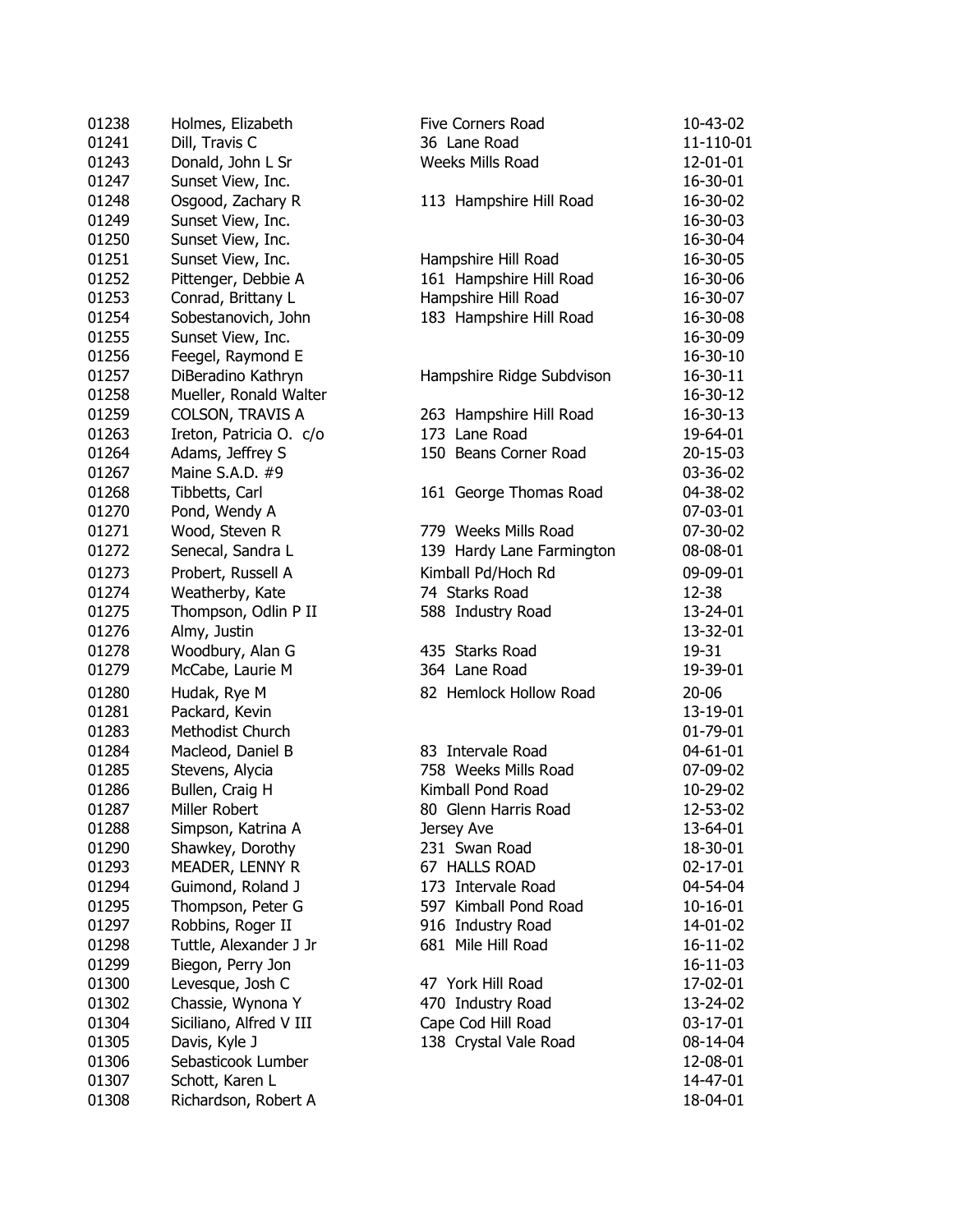| 01309 | Dapolito, Robert J                                | Hovey Road                | $07 - 50$      |
|-------|---------------------------------------------------|---------------------------|----------------|
| 01310 | <b>COUTURE, ATHANASE</b>                          | Farmington Falls Road     | 04-15-01       |
| 01311 | Couture, Sara                                     | 677 Farmington Falls Road | 04-15-02       |
| 01312 | Dill, Justin D SR                                 | 66 Lane Road              | 11-110-02      |
| 01314 | American Tower Investments                        | 136 Kimball Pond Road     | 11-90-01       |
| 01315 | New Sharon, Town of (old                          |                           | 12-59-01       |
| 01316 | Verizon Wireless                                  |                           | 16-04-02       |
| 01317 | Leif, Ekengren                                    | Swan Road-Back Lot        | 18-42-01       |
| 01318 | Dingley, Andrew                                   | 284 Lane Road             | 19-35-01       |
| 01319 | Ziv, Eitan Zach                                   | 363 Lane Road             | 19-60          |
| 01324 | Smith, Robert                                     | Smith Road                | $10 - 11 - 01$ |
| 01325 | Hardy, Earl W                                     |                           | 07-06-01       |
| 01326 | D'Epiro Cushing, Anna                             |                           | 08-04-01       |
| 01327 | Wynn, Michelle R                                  |                           | 12-54-01       |
| 01328 | Gaffar, Arthur H                                  | 364 Swan Road             | 18-08-02       |
| 01329 | Brown, Arthur                                     | 89 Taylor Road            | 19-53-01       |
| 01330 | Harris, Jeanne                                    | 153 Lane Road             | 19-65-01       |
| 01331 | Central Maine Power Co.                           |                           | $07 - 05$      |
| 01332 | Smith, Arnold A                                   | Smith Road                | 11-39-02       |
| 01333 | Sparks, Rodney J                                  | 784 Industry Road         | 14-04-02       |
| 01334 | Grant, David A                                    |                           | 04-073-01      |
| 01335 | Webster, Maynard A                                |                           | 11-43-02       |
| 01337 | Foster, Stacie M                                  | 471 Farmington Falls Road | 05-03-02       |
| 01338 | Ames, David W                                     | 65 Farmington Falls Road  | $01 - 48$      |
| 01342 | Biello, Nicholas J.                               | 18 George Thomas Road     | $03-14-01$     |
| 01343 | LIBBY, KEVIN A                                    | <b>Intervale Road</b>     | 04-47-01       |
| 01345 | Diberardino, Kathryn                              | Hampshire Hill Road       | 16-30-14       |
| 01348 | Meader, Lance R                                   | 171 Mercer Road           | 11-103-07      |
| 01349 | Adams, Pamela J                                   | Swan Road                 | 11-100-01      |
| 01350 | Bowden, Michael                                   | George Thomas Road        | 03-14-02       |
| 01352 | Smith, Edward                                     | 531 Cape Cod Hill Road    | 03-17-02       |
| 01353 | Arnold, Jonathan                                  | Swan Road                 | 18-16-03       |
| 01354 | Schramm, Kylie Elizabeth                          | 91 Weeks Mills Road       | 12-05-01       |
| 01355 | Harris Seth                                       | 123 George Thomas Road    | 04-39-01       |
| 01356 | Drosdick, Vincent c/o Drosdick                    |                           | 19-63-01       |
| 01357 |                                                   |                           | $11 - 17 - 01$ |
| 01361 | Dunn, Brenda J & James P.<br>Daggett, Terrance B. |                           | 08-11-01       |
| 01366 | Decker, Jr, Stephan M.                            | 262 York Hill Road        | 16-04-03       |
| 01367 | Laliberte, Robert                                 | Mile Hill Road            | 11-95-01       |
| 01368 | Smith, William (devisees of                       |                           | 01-04-00       |
| 01369 | Buzzell, Joseph                                   | 231 Mercer Road           | 11-105-01      |
|       |                                                   |                           |                |
| 01371 | CURRIER, ALBERTA D                                |                           | 11-96-01       |
| 01372 | <b>B &amp;T Woodland Management</b>               |                           | 10-09-01       |
| 01373 | Alexander, Brian                                  | 307 York Hill Road        | 09-19-02       |
| 01374 | <b>B &amp;T Woodland Management</b>               |                           | 11-20-01       |
| 01379 | New England Clean Energy                          |                           | N/A            |
| 01380 | <b>WEBSTER, ERIC M</b>                            |                           | 11-43-02       |
| 01381 |                                                   |                           |                |
| 01382 | Bradley, Christopher W                            |                           | 06-05-01       |
| 01383 | Bowden, Michael                                   |                           | 03-14-03       |
| 01384 | Rollins, Russell                                  |                           | 11-101-06      |